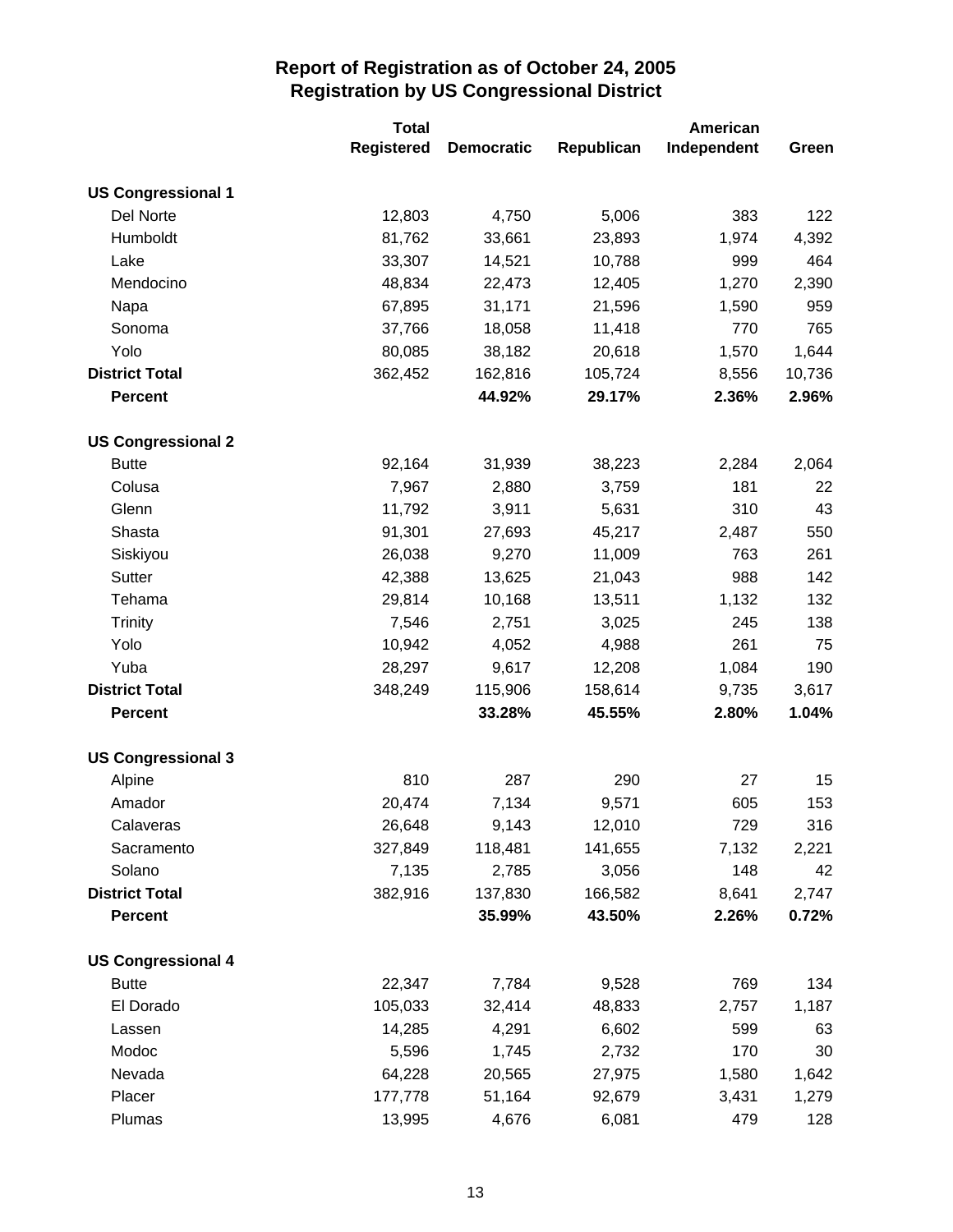|                           |             | <b>Natural</b> | Peace and |                      | <b>Declined to</b> |
|---------------------------|-------------|----------------|-----------|----------------------|--------------------|
|                           | Libertarian | Law            | Freedom   | <b>Miscellaneous</b> | <b>State</b>       |
| <b>US Congressional 1</b> |             |                |           |                      |                    |
| Del Norte                 | 92          | 5              | 41        | 113                  | 2,291              |
| Humboldt                  | 753         | 114            | 292       | 243                  | 16,440             |
| Lake                      | 217         | 24             | 115       | 90                   | 6,089              |
| Mendocino                 | 377         | 64             | 260       | 294                  | 9,301              |
| Napa                      | 394         | 56             | 147       | 545                  | 11,437             |
| Sonoma                    | 234         | 25             | 87        | 178                  | 6,231              |
| Yolo                      | 367         | 71             | 320       | 689                  | 16,624             |
| <b>District Total</b>     | 2,434       | 359            | 1,262     | 2,152                | 68,413             |
| <b>Percent</b>            | 0.67%       | 0.10%          | 0.35%     | 0.59%                | 18.88%             |
| <b>US Congressional 2</b> |             |                |           |                      |                    |
| <b>Butte</b>              | 647         | 61             | 395       | 588                  | 15,963             |
| Colusa                    | 33          | 3              | 24        | 21                   | 1,044              |
| Glenn                     | 39          | 9              | 40        | 29                   | 1,780              |
| Shasta                    | 577         | 50             | 197       | 221                  | 14,309             |
| Siskiyou                  | 267         | 58             | 63        | 39                   | 4,308              |
| Sutter                    | 196         | 21             | 136       | 1,192                | 5,045              |
| Tehama                    | 209         | 11             | 86        | 143                  | 4,422              |
| <b>Trinity</b>            | 78          | 12             | 31        | 98                   | 1,168              |
| Yolo                      | 53          | 8              | 23        | 78                   | 1,404              |
| Yuba                      | 174         | 19             | 102       | 41                   | 4,862              |
| <b>District Total</b>     | 2,273       | 252            | 1,097     | 2,450                | 54,305             |
| <b>Percent</b>            | 0.65%       | 0.07%          | 0.32%     | 0.70%                | 15.59%             |
| <b>US Congressional 3</b> |             |                |           |                      |                    |
| Alpine                    | 4           | $\pmb{0}$      | 1         | $\overline{2}$       | 184                |
| Amador                    | 140         | 14             | 34        | 183                  | 2,640              |
| Calaveras                 | 315         | 18             | 61        | 97                   | 3,959              |
| Sacramento                | 1,547       | 193            | 1,052     | 851                  | 54,717             |
| Solano                    | 34          | 3              | 14        | 31                   | 1,022              |
| <b>District Total</b>     | 2,040       | 228            | 1,162     | 1,164                | 62,522             |
| <b>Percent</b>            | 0.53%       | 0.06%          | 0.30%     | 0.30%                | 16.33%             |
| <b>US Congressional 4</b> |             |                |           |                      |                    |
| <b>Butte</b>              | 130         | 28             | 99        | 142                  | 3,733              |
| El Dorado                 | 724         | 73             | 288       | 710                  | 18,047             |
| Lassen                    | 94          | 12             | 27        | 70                   | 2,527              |
| Modoc                     | 41          | 3              | 5         | $\overline{7}$       | 863                |
| Nevada                    | 506         | 52             | 124       | 253                  | 11,531             |
| Placer                    | 1,092       | 88             | 232       | 396                  | 27,417             |
| Plumas                    | 97          | 15             | 39        | 8                    | 2,472              |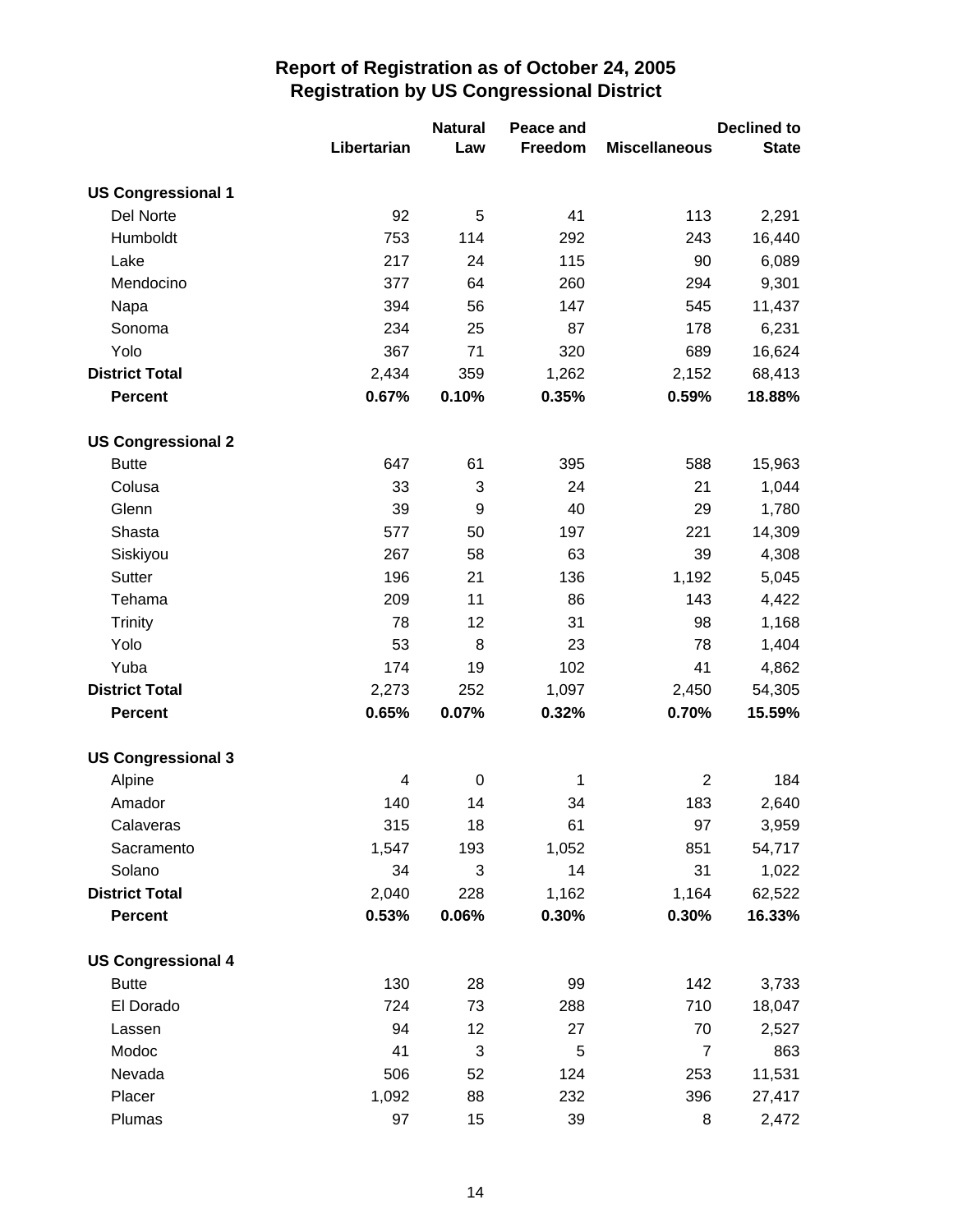|                            | <b>Total</b>      | American          |            |             |        |
|----------------------------|-------------------|-------------------|------------|-------------|--------|
|                            | <b>Registered</b> | <b>Democratic</b> | Republican | Independent | Green  |
| Sacramento                 | 17,566            | 5,444             | 8,621      | 408         | 118    |
| Sierra                     | 2,214             | 699               | 942        | 88          | 21     |
| <b>District Total</b>      | 423,042           | 128,782           | 203,993    | 10,281      | 4,602  |
| <b>Percent</b>             |                   | 30.44%            | 48.22%     | 2.43%       | 1.09%  |
| <b>US Congressional 5</b>  |                   |                   |            |             |        |
| Sacramento                 | 282,685           | 143,873           | 71,132     | 6,514       | 3,597  |
| <b>District Total</b>      | 282,685           | 143,873           | 71,132     | 6,514       | 3,597  |
| <b>Percent</b>             |                   | 50.90%            | 25.16%     | 2.30%       | 1.27%  |
| <b>US Congressional 6</b>  |                   |                   |            |             |        |
| Marin                      | 146,372           | 75,193            | 34,119     | 2,628       | 3,522  |
| Sonoma                     | 203,260           | 102,371           | 51,844     | 4,059       | 5,891  |
| <b>District Total</b>      | 349,632           | 177,564           | 85,963     | 6,687       | 9,413  |
| <b>Percent</b>             |                   | 50.79%            | 24.59%     | 1.91%       | 2.69%  |
| <b>US Congressional 7</b>  |                   |                   |            |             |        |
| Contra Costa               | 170,938           | 99,678            | 32,802     | 3,203       | 1,867  |
| Solano                     | 103,281           | 52,136            | 29,026     | 1,974       | 651    |
| <b>District Total</b>      | 274,219           | 151,814           | 61,828     | 5,177       | 2,518  |
| <b>Percent</b>             |                   | 55.36%            | 22.55%     | 1.89%       | 0.92%  |
| <b>US Congressional 8</b>  |                   |                   |            |             |        |
| San Francisco              | 347,897           | 190,792           | 36,908     | 5,777       | 11,311 |
| <b>District Total</b>      | 347,897           | 190,792           | 36,908     | 5,777       | 11,311 |
| <b>Percent</b>             |                   | 54.84%            | 10.61%     | 1.66%       | 3.25%  |
| <b>US Congressional 9</b>  |                   |                   |            |             |        |
| Alameda                    | 337,100           | 209,629           | 33,301     | 4,662       | 11,063 |
| <b>District Total</b>      | 337,100           | 209,629           | 33,301     | 4,662       | 11,063 |
| <b>Percent</b>             |                   | 62.19%            | 9.88%      | 1.38%       | 3.28%  |
| <b>US Congressional 10</b> |                   |                   |            |             |        |
| Alameda                    | 44,127            | 16,370            | 17,280     | 1,030       | 266    |
| Contra Costa               | 237,179           | 109,262           | 76,902     | 4,259       | 2,172  |
| Sacramento                 | 1,747             | 733               | 635        | 37          | 14     |
| Solano                     | 58,143            | 27,088            | 18,114     | 1,098       | 228    |
| <b>District Total</b>      | 341,196           | 153,453           | 112,931    | 6,424       | 2,680  |
| <b>Percent</b>             |                   | 44.98%            | 33.10%     | 1.88%       | 0.79%  |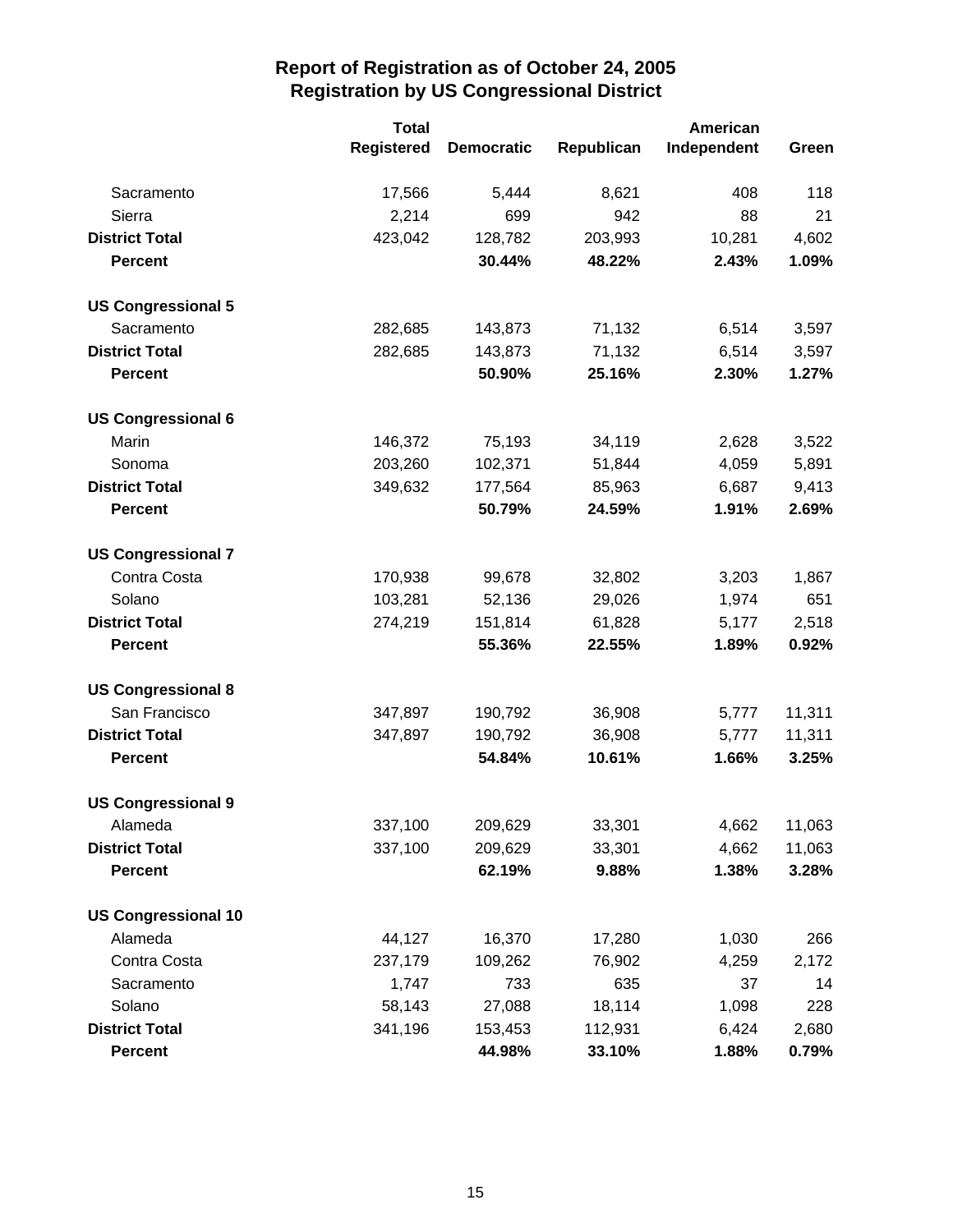|                            |             | <b>Natural</b><br>Peace and |         | <b>Declined to</b>   |              |  |
|----------------------------|-------------|-----------------------------|---------|----------------------|--------------|--|
|                            | Libertarian | Law                         | Freedom | <b>Miscellaneous</b> | <b>State</b> |  |
| Sacramento                 | 107         | 6                           | 32      | 65                   | 2,765        |  |
| Sierra                     | 28          | 0                           | 6       | 30                   | 400          |  |
| <b>District Total</b>      | 2,819       | 277                         | 852     | 1,681                | 69,755       |  |
| <b>Percent</b>             | 0.67%       | 0.07%                       | 0.20%   | 0.40%                | 16.49%       |  |
| <b>US Congressional 5</b>  |             |                             |         |                      |              |  |
| Sacramento                 | 1,434       | 322                         | 2,918   | 741                  | 52,154       |  |
| <b>District Total</b>      | 1,434       | 322                         | 2,918   | 741                  | 52,154       |  |
| <b>Percent</b>             | 0.51%       | 0.11%                       | 1.03%   | 0.26%                | 18.45%       |  |
| <b>US Congressional 6</b>  |             |                             |         |                      |              |  |
| Marin                      | 796         | 123                         | 324     | 448                  | 29,219       |  |
| Sonoma                     | 1,306       | 175                         | 622     | 1,353                | 35,639       |  |
| <b>District Total</b>      | 2,102       | 298                         | 946     | 1,801                | 64,858       |  |
| <b>Percent</b>             | 0.60%       | 0.09%                       | 0.27%   | 0.52%                | 18.55%       |  |
| <b>US Congressional 7</b>  |             |                             |         |                      |              |  |
| Contra Costa               | 784         | 291                         | 656     | 1,117                | 30,540       |  |
| Solano                     | 420         | 61                          | 205     | 559                  | 18,249       |  |
| <b>District Total</b>      | 1,204       | 352                         | 861     | 1,676                | 48,789       |  |
| <b>Percent</b>             | 0.44%       | 0.13%                       | 0.31%   | 0.61%                | 17.79%       |  |
| <b>US Congressional 8</b>  |             |                             |         |                      |              |  |
| San Francisco              | 1,907       | 488                         | 1,458   | 532                  | 98,724       |  |
| <b>District Total</b>      | 1,907       | 488                         | 1,458   | 532                  | 98,724       |  |
| <b>Percent</b>             | 0.55%       | 0.14%                       | 0.42%   | 0.15%                | 28.38%       |  |
| <b>US Congressional 9</b>  |             |                             |         |                      |              |  |
| Alameda                    | 1,482       | 989                         | 2,218   | 2,430                | 71,326       |  |
| <b>District Total</b>      | 1,482       | 989                         | 2,218   | 2,430                | 71,326       |  |
| <b>Percent</b>             | 0.44%       | 0.29%                       | 0.66%   | 0.72%                | 21.16%       |  |
| <b>US Congressional 10</b> |             |                             |         |                      |              |  |
| Alameda                    | 241         | 23                          | 64      | 326                  | 8,527        |  |
| Contra Costa               | 1,080       | 194                         | 461     | 1,711                | 41,138       |  |
| Sacramento                 | 13          | $\overline{2}$              | 6       | 6                    | 301          |  |
| Solano                     | 232         | 33                          | 105     | 344                  | 10,901       |  |
| <b>District Total</b>      | 1,566       | 252                         | 636     | 2,387                | 60,867       |  |
| <b>Percent</b>             | 0.46%       | 0.07%                       | 0.19%   | 0.70%                | 17.84%       |  |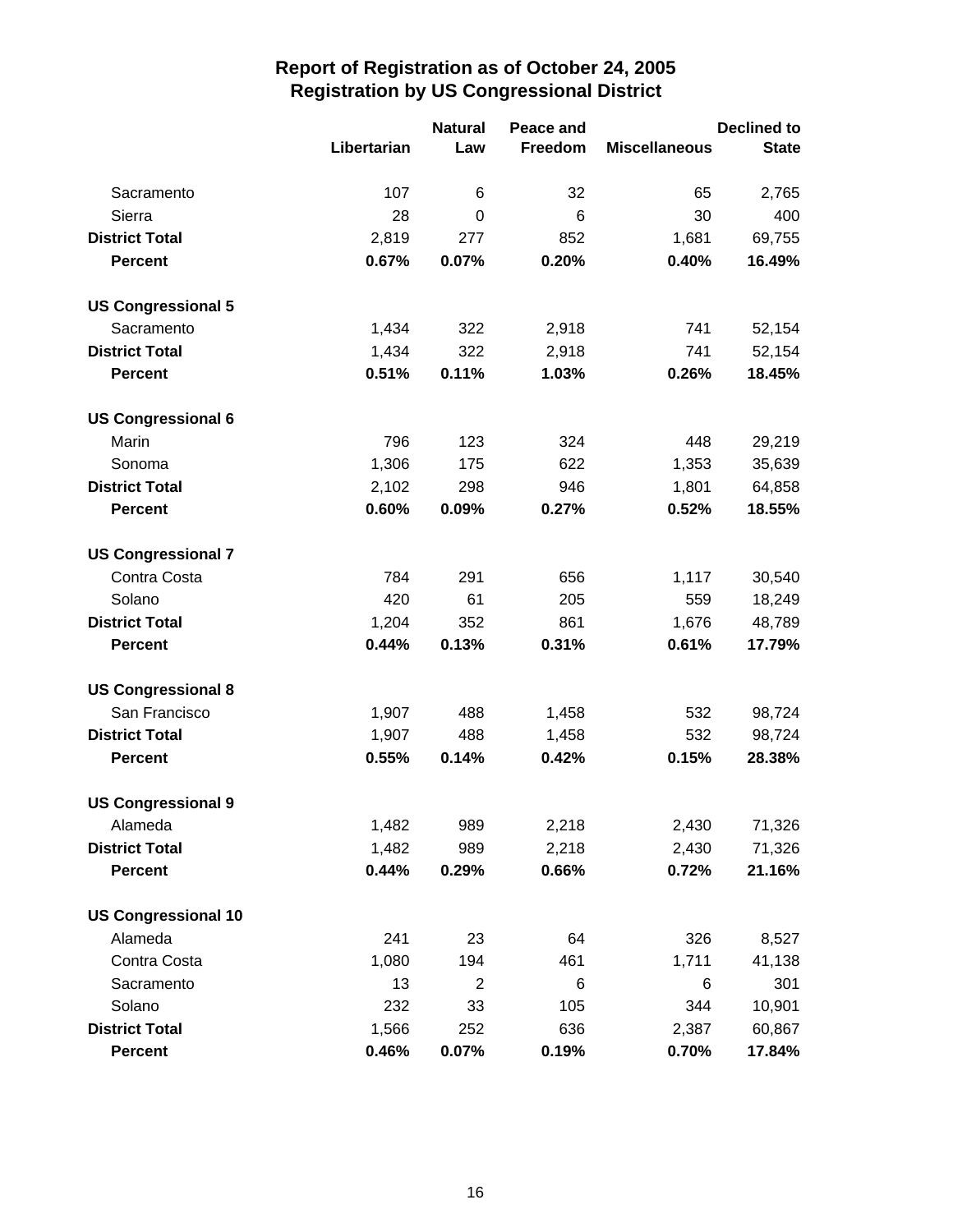|                            | <b>Total</b>      |                   | American   |             |       |
|----------------------------|-------------------|-------------------|------------|-------------|-------|
|                            | <b>Registered</b> | <b>Democratic</b> | Republican | Independent | Green |
| <b>US Congressional 11</b> |                   |                   |            |             |       |
| Alameda                    | 51,028            | 19,430            | 18,979     | 987         | 281   |
| Contra Costa               | 84,539            | 28,986            | 37,719     | 1,577       | 347   |
| San Joaquin                | 198,917           | 74,909            | 92,716     | 3,671       | 724   |
| Santa Clara                | 20,914            | 8,262             | 7,939      | 471         | 122   |
| <b>District Total</b>      | 355,398           | 131,587           | 157,353    | 6,706       | 1,474 |
| <b>Percent</b>             |                   | 37.03%            | 44.28%     | 1.89%       | 0.41% |
| <b>US Congressional 12</b> |                   |                   |            |             |       |
| San Francisco              | 79,642            | 41,651            | 11,597     | 1,183       | 1,835 |
| San Mateo                  | 252,212           | 126,677           | 60,021     | 4,716       | 2,455 |
| <b>District Total</b>      | 331,854           | 168,328           | 71,618     | 5,899       | 4,290 |
| <b>Percent</b>             |                   | 50.72%            | 21.58%     | 1.78%       | 1.29% |
| <b>US Congressional 13</b> |                   |                   |            |             |       |
| Alameda                    | 271,781           | 143,265           | 54,729     | 4,733       | 2,346 |
| <b>District Total</b>      | 271,781           | 143,265           | 54,729     | 4,733       | 2,346 |
| <b>Percent</b>             |                   | 52.71%            | 20.14%     | 1.74%       | 0.86% |
| <b>US Congressional 14</b> |                   |                   |            |             |       |
| San Mateo                  | 99,294            | 46,264            | 28,907     | 1,705       | 1,345 |
| Santa Clara                | 187,261           | 82,569            | 52,582     | 2,565       | 2,038 |
| Santa Cruz                 | 44,735            | 20,871            | 12,006     | 867         | 1,422 |
| <b>District Total</b>      | 331,290           | 149,704           | 93,495     | 5,137       | 4,805 |
| <b>Percent</b>             |                   | 45.19%            | 28.22%     | 1.55%       | 1.45% |
| <b>US Congressional 15</b> |                   |                   |            |             |       |
| Santa Clara                | 290,566           | 126,620           | 82,094     | 5,587       | 2,112 |
| <b>District Total</b>      | 290,566           | 126,620           | 82,094     | 5,587       | 2,112 |
| <b>Percent</b>             |                   | 43.58%            | 28.25%     | 1.92%       | 0.73% |
| <b>US Congressional 16</b> |                   |                   |            |             |       |
| Santa Clara                | 263,810           | 125,766           | 67,749     | 5,272       | 1,939 |
| <b>District Total</b>      | 263,810           | 125,766           | 67,749     | 5,272       | 1,939 |
| <b>Percent</b>             |                   | 47.67%            | 25.68%     | 2.00%       | 0.73% |
| <b>US Congressional 17</b> |                   |                   |            |             |       |
| Monterey                   | 158,716           | 76,007            | 50,009     | 3,090       | 1,429 |
| San Benito                 | 24,932            | 11,239            | 8,519      | 577         | 154   |
| Santa Cruz                 | 98,154            | 54,997            | 18,044     | 1,637       | 3,320 |
| <b>District Total</b>      | 281,802           | 142,243           | 76,572     | 5,304       | 4,903 |
| <b>Percent</b>             |                   | 50.48%            | 27.17%     | 1.88%       | 1.74% |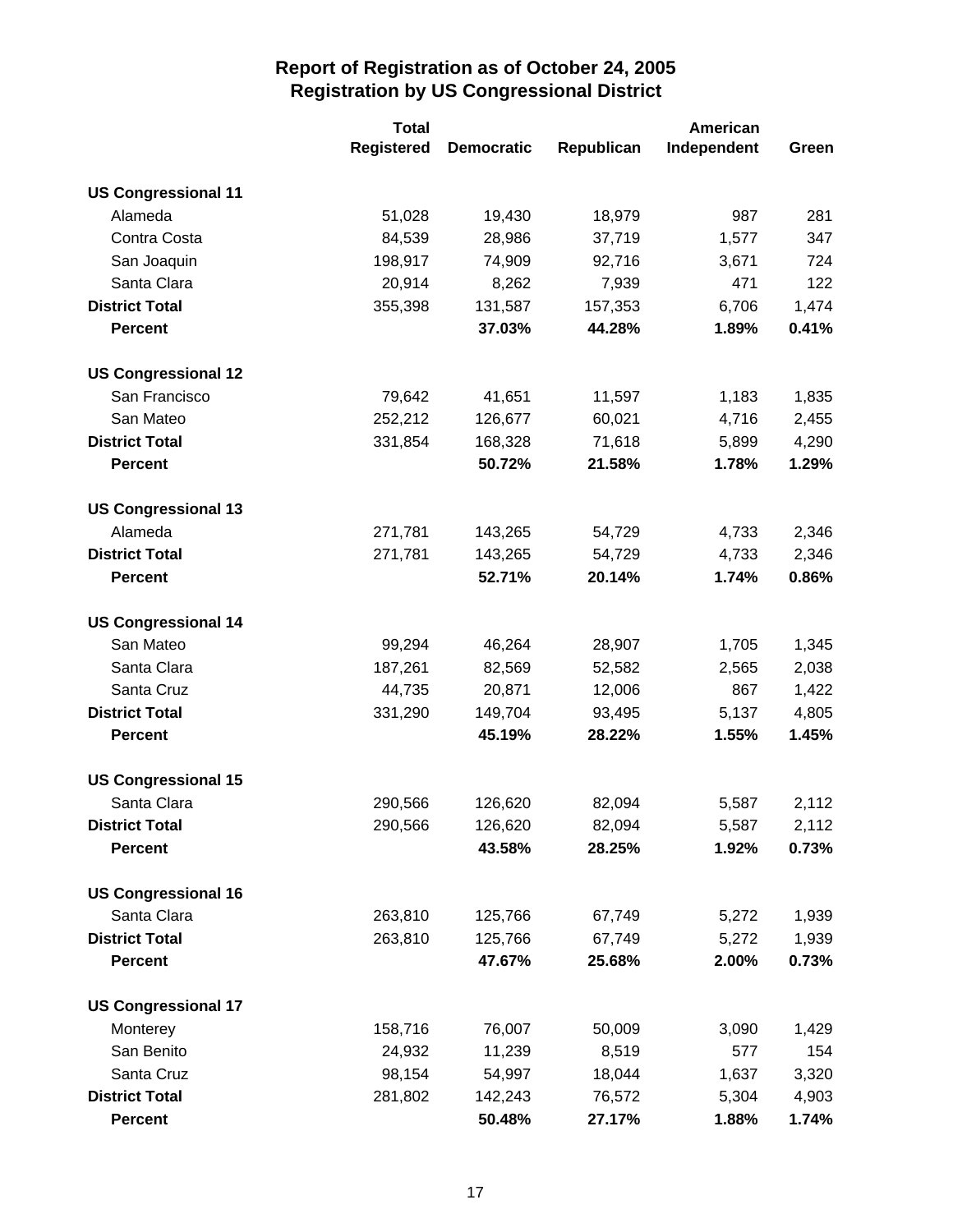|                            |             | <b>Natural</b> | Peace and |                      | <b>Declined to</b> |
|----------------------------|-------------|----------------|-----------|----------------------|--------------------|
|                            | Libertarian | Law            | Freedom   | <b>Miscellaneous</b> | <b>State</b>       |
| <b>US Congressional 11</b> |             |                |           |                      |                    |
| Alameda                    | 233         | 22             | 75        | 351                  | 10,670             |
| Contra Costa               | 323         | 43             | 82        | 484                  | 14,978             |
| San Joaquin                | 729         | 91             | 568       | 1,531                | 23,978             |
| Santa Clara                | 106         | 13             | 39        | 46                   | 3,916              |
| <b>District Total</b>      | 1,391       | 169            | 764       | 2,412                | 53,542             |
| <b>Percent</b>             | 0.39%       | 0.05%          | 0.21%     | 0.68%                | 15.07%             |
| <b>US Congressional 12</b> |             |                |           |                      |                    |
| San Francisco              | 389         | 77             | 223       | 121                  | 22,566             |
| San Mateo                  | 1,010       | 280            | 573       | 576                  | 55,904             |
| <b>District Total</b>      | 1,399       | 357            | 796       | 697                  | 78,470             |
| <b>Percent</b>             | 0.42%       | 0.11%          | 0.24%     | 0.21%                | 23.65%             |
| <b>US Congressional 13</b> |             |                |           |                      |                    |
| Alameda                    | 1,187       | 329            | 876       | 2,119                | 62,197             |
| <b>District Total</b>      | 1,187       | 329            | 876       | 2,119                | 62,197             |
| <b>Percent</b>             | 0.44%       | 0.12%          | 0.32%     | 0.78%                | 22.88%             |
| <b>US Congressional 14</b> |             |                |           |                      |                    |
| San Mateo                  | 626         | 77             | 257       | 298                  | 19,815             |
| Santa Clara                | 1,219       | 157            | 370       | 485                  | 45,276             |
| Santa Cruz                 | 527         | 52             | 128       | 411                  | 8,451              |
| <b>District Total</b>      | 2,372       | 286            | 755       | 1,194                | 73,542             |
| <b>Percent</b>             | 0.72%       | 0.09%          | 0.23%     | 0.36%                | 22.20%             |
| <b>US Congressional 15</b> |             |                |           |                      |                    |
| Santa Clara                | 1,754       | 232            | 755       | 752                  | 70,660             |
| <b>District Total</b>      | 1,754       | 232            | 755       | 752                  | 70,660             |
| <b>Percent</b>             | 0.60%       | 0.08%          | 0.26%     | 0.26%                | 24.32%             |
| <b>US Congressional 16</b> |             |                |           |                      |                    |
| Santa Clara                | 1,476       | 263            | 907       | 617                  | 59,821             |
| <b>District Total</b>      | 1,476       | 263            | 907       | 617                  | 59,821             |
| <b>Percent</b>             | 0.56%       | 0.10%          | 0.34%     | 0.23%                | 22.68%             |
| <b>US Congressional 17</b> |             |                |           |                      |                    |
| Monterey                   | 685         | 157            | 402       | 331                  | 26,606             |
| San Benito                 | 131         | 15             | 59        | 106                  | 4,132              |
| Santa Cruz                 | 703         | 103            | 354       | 719                  | 18,277             |
| <b>District Total</b>      | 1,519       | 275            | 815       | 1,156                | 49,015             |
| <b>Percent</b>             | 0.54%       | 0.10%          | 0.29%     | 0.41%                | 17.39%             |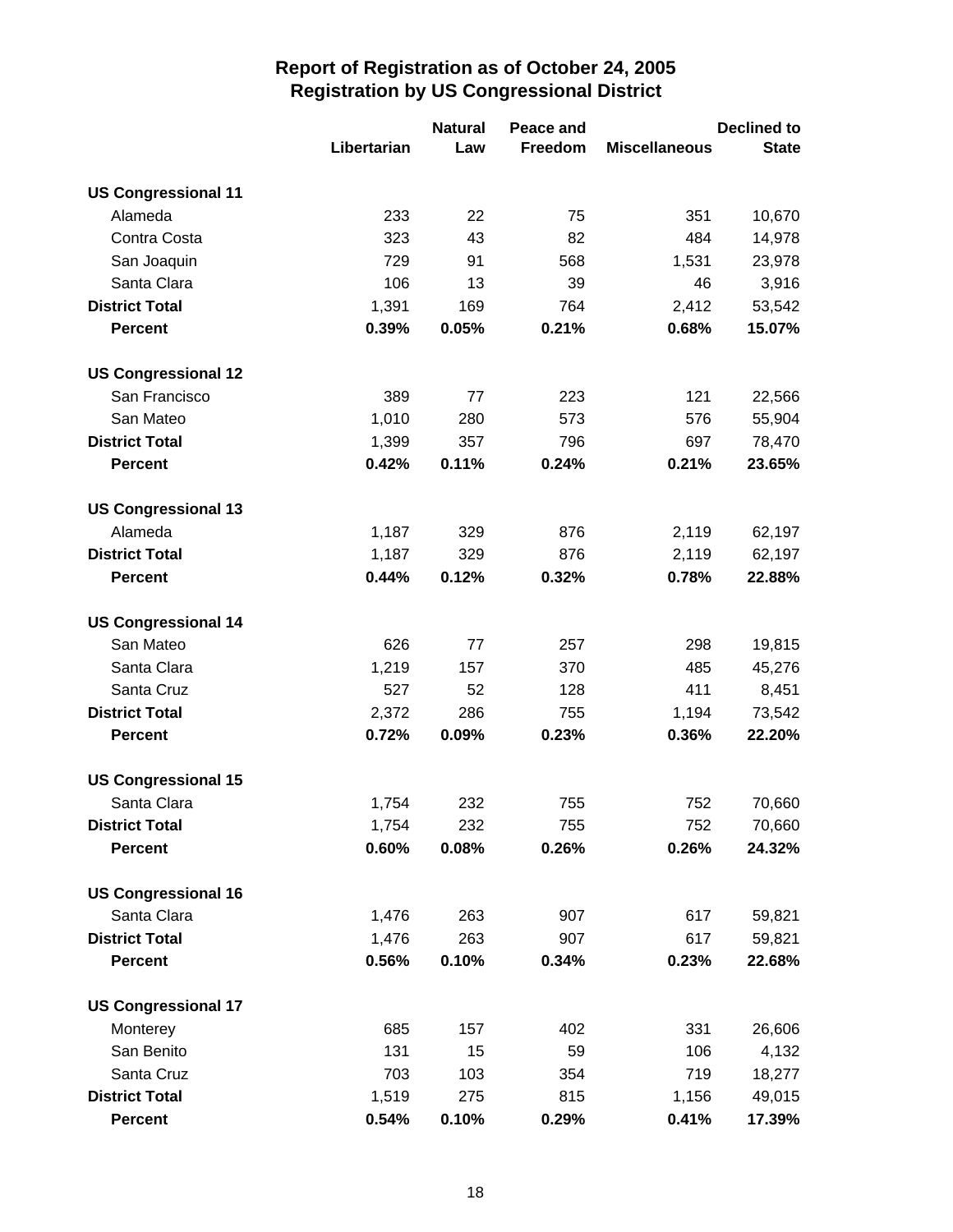|                            | <b>Total</b>      | American          |            |             |                |
|----------------------------|-------------------|-------------------|------------|-------------|----------------|
|                            | <b>Registered</b> | <b>Democratic</b> | Republican | Independent | Green          |
|                            |                   |                   |            |             |                |
| <b>US Congressional 18</b> |                   |                   |            |             |                |
| Fresno                     | 1,351             | 467               | 730        | 16          | 3              |
| Madera                     | 697               | 207               | 412        | 13          | $\overline{2}$ |
| Merced                     | 91,100            | 41,197            | 38,417     | 1,619       | 297            |
| San Joaquin                | 72,522            | 38,970            | 23,919     | 978         | 210            |
| Stanislaus                 | 101,459           | 46,246            | 38,646     | 2,176       | 452            |
| <b>District Total</b>      | 267,129           | 127,087           | 102,124    | 4,802       | 964            |
| <b>Percent</b>             |                   | 47.58%            | 38.23%     | 1.80%       | 0.36%          |
| <b>US Congressional 19</b> |                   |                   |            |             |                |
| Fresno                     | 111,146           | 41,051            | 53,720     | 1,827       | 690            |
| Madera                     | 48,362            | 16,582            | 23,893     | 980         | 220            |
| Mariposa                   | 11,390            | 3,673             | 5,359      | 316         | 164            |
| Stanislaus                 | 118,738           | 43,845            | 55,164     | 2,319       | 427            |
| Tuolumne                   | 32,916            | 12,006            | 14,517     | 930         | 316            |
| <b>District Total</b>      | 322,552           | 117,157           | 152,653    | 6,372       | 1,817          |
| <b>Percent</b>             |                   | 36.32%            | 47.33%     | 1.98%       | 0.56%          |
| <b>US Congressional 20</b> |                   |                   |            |             |                |
| Fresno                     | 80,654            | 43,252            | 27,207     | 1,161       | 339            |
| Kern                       | 59,781            | 35,230            | 17,156     | 1,066       | 70             |
| Kings                      | 48,584            | 18,818            | 22,819     | 966         | 120            |
| <b>District Total</b>      | 189,019           | 97,300            | 67,182     | 3,193       | 529            |
| <b>Percent</b>             |                   | 51.48%            | 35.54%     | 1.69%       | 0.28%          |
| <b>US Congressional 21</b> |                   |                   |            |             |                |
| Fresno                     | 129,239           | 43,135            | 67,035     | 2,282       | 560            |
| Tulare                     | 132,599           | 45,786            | 64,963     | 2,959       | 522            |
| <b>District Total</b>      | 261,838           | 88,921            | 131,998    | 5,241       | 1,082          |
| <b>Percent</b>             |                   | 33.96%            | 50.41%     | 2.00%       | 0.41%          |
| <b>US Congressional 22</b> |                   |                   |            |             |                |
| Kern                       | 236,625           | 69,358            | 126,607    | 6,384       | 740            |
| Los Angeles                | 33,687            | 10,692            | 16,297     | 866         | 142            |
| San Luis Obispo            | 74,154            | 22,542            | 36,632     | 1,625       | 755            |
| <b>District Total</b>      | 344,466           | 102,592           | 179,536    | 8,875       | 1,637          |
| <b>Percent</b>             |                   | 29.78%            | 52.12%     | 2.58%       | 0.48%          |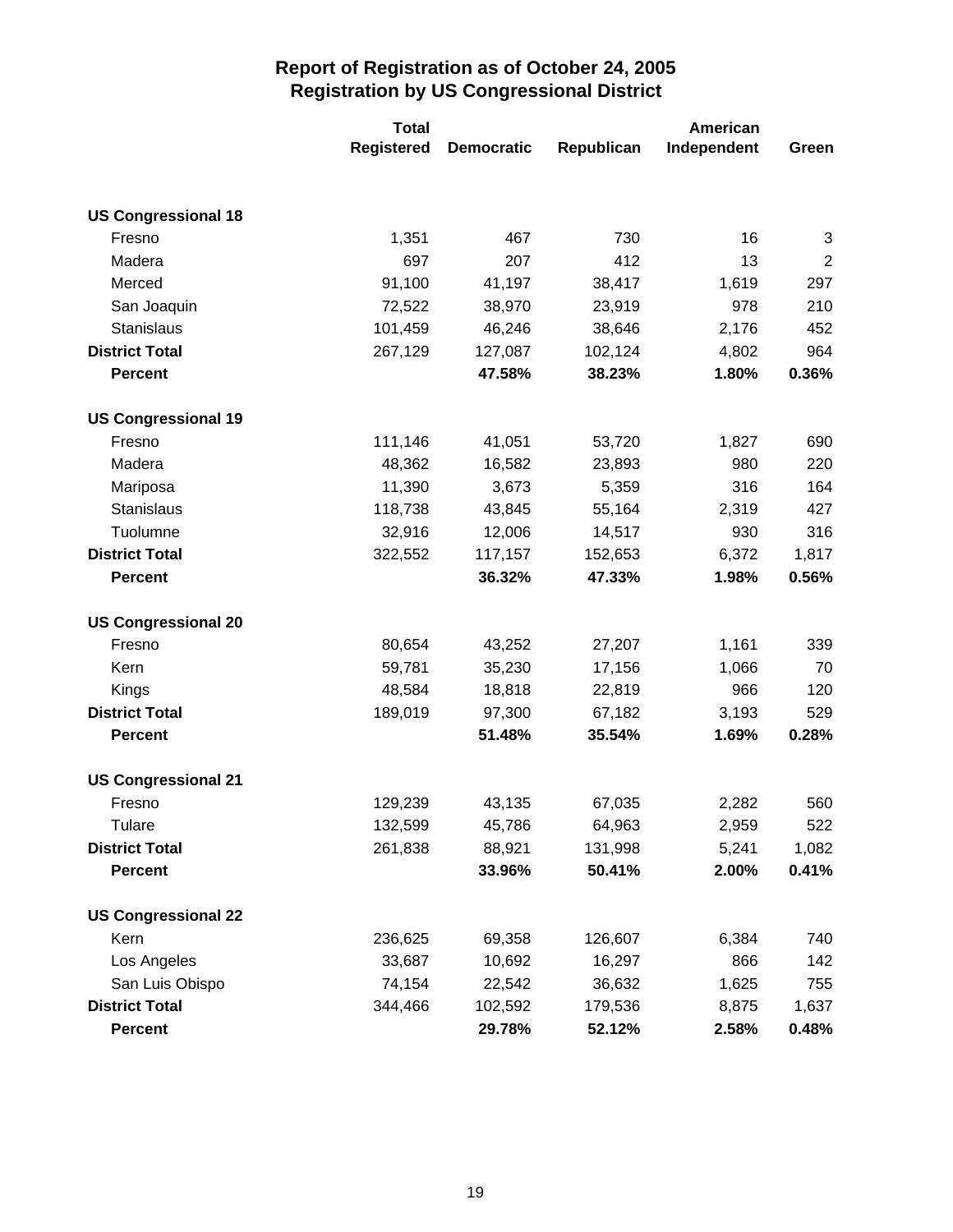|                            |                     | <b>Natural</b>   | Peace and |                      | <b>Declined to</b> |
|----------------------------|---------------------|------------------|-----------|----------------------|--------------------|
|                            | Libertarian         | Law              | Freedom   | <b>Miscellaneous</b> | <b>State</b>       |
|                            |                     |                  |           |                      |                    |
| <b>US Congressional 18</b> |                     |                  |           |                      |                    |
| Fresno                     | 4<br>$\overline{2}$ | $\boldsymbol{0}$ | 1         | $\mathbf 2$<br>6     | 128                |
| Madera                     | 231                 | 0                | 0         | 133                  | 55                 |
| Merced                     | 151                 | 44<br>58         | 149       | 390                  | 9,013<br>7,294     |
| San Joaquin                |                     |                  | 552       |                      |                    |
| <b>Stanislaus</b>          | 404                 | 67               | 709       | 840                  | 11,919             |
| <b>District Total</b>      | 792                 | 169              | 1,411     | 1,371                | 28,409             |
| <b>Percent</b>             | 0.30%               | 0.06%            | 0.53%     | 0.51%                | 10.63%             |
| <b>US Congressional 19</b> |                     |                  |           |                      |                    |
| Fresno                     | 404                 | 79               | 153       | 169                  | 13,053             |
| Madera                     | 195                 | 34               | 70        | 213                  | 6,175              |
| Mariposa                   | 77                  | 8                | 30        | 165                  | 1,598              |
| <b>Stanislaus</b>          | 428                 | 82               | 440       | 988                  | 15,045             |
| Tuolumne                   | 211                 | 17               | 82        | 123                  | 4,714              |
| <b>District Total</b>      | 1,315               | 220              | 775       | 1,658                | 40,585             |
| <b>Percent</b>             | 0.41%               | 0.07%            | 0.24%     | 0.51%                | 12.58%             |
| <b>US Congressional 20</b> |                     |                  |           |                      |                    |
| Fresno                     | 210                 | 67               | 188       | 92                   | 8,138              |
| Kern                       | 178                 | 72               | 181       | 102                  | 5,726              |
| Kings                      | 140                 | 33               | 25        | 437                  | 5,226              |
| <b>District Total</b>      | 528                 | 172              | 394       | 631                  | 19,090             |
| <b>Percent</b>             | 0.28%               | 0.09%            | 0.21%     | 0.33%                | 10.10%             |
| <b>US Congressional 21</b> |                     |                  |           |                      |                    |
| Fresno                     | 437                 | 60               | 158       | 177                  | 15,395             |
| Tulare                     | 496                 | 123              | 266       | 269                  | 17,215             |
| <b>District Total</b>      | 933                 | 183              | 424       | 446                  | 32,610             |
| <b>Percent</b>             | 0.36%               | 0.07%            | 0.16%     | 0.17%                | 12.45%             |
| <b>US Congressional 22</b> |                     |                  |           |                      |                    |
| Kern                       | 1,221               | 136              | 382       | 438                  | 31,359             |
| Los Angeles                | 152                 | 34               | 91        | 199                  | 5,214              |
| San Luis Obispo            | 425                 | 62               | 137       | 861                  | 11,115             |
| <b>District Total</b>      | 1,798               | 232              | 610       | 1,498                | 47,688             |
| <b>Percent</b>             | 0.52%               | 0.07%            | 0.18%     | 0.43%                | 13.84%             |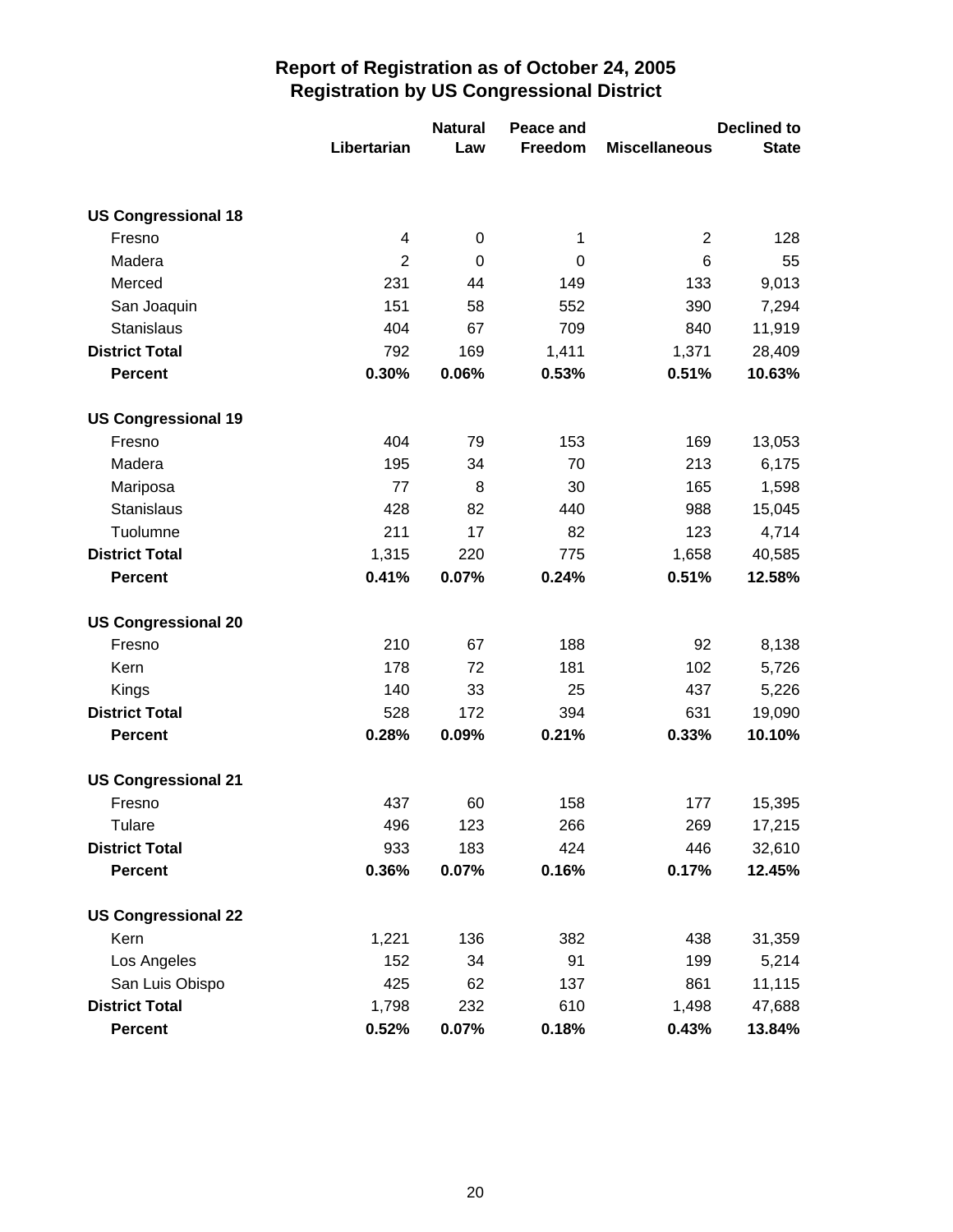|                            | <b>Total</b>      |                   | American   |             |       |
|----------------------------|-------------------|-------------------|------------|-------------|-------|
|                            | <b>Registered</b> | <b>Democratic</b> | Republican | Independent | Green |
| <b>US Congressional 23</b> |                   |                   |            |             |       |
| San Luis Obispo            | 80,713            | 32,228            | 29,267     | 1,756       | 1,418 |
| Santa Barbara              | 132,311           | 58,670            | 41,347     | 2,445       | 2,171 |
| Ventura                    | 83,300            | 41,746            | 23,689     | 1,578       | 654   |
| <b>District Total</b>      | 296,324           | 132,644           | 94,303     | 5,779       | 4,243 |
| <b>Percent</b>             |                   | 44.76%            | 31.82%     | 1.95%       | 1.43% |
| <b>US Congressional 24</b> |                   |                   |            |             |       |
| Santa Barbara              | 53,246            | 16,606            | 26,020     | 1,225       | 298   |
| Ventura                    | 295,371           | 102,392           | 131,258    | 5,893       | 2,390 |
| <b>District Total</b>      | 348,617           | 118,998           | 157,278    | 7,118       | 2,688 |
| <b>Percent</b>             |                   | 34.13%            | 45.11%     | 2.04%       | 0.77% |
| <b>US Congressional 25</b> |                   |                   |            |             |       |
| Inyo                       | 10,616            | 3,437             | 4,885      | 291         | 113   |
| Los Angeles                | 231,801           | 78,886            | 105,610    | 5,197       | 940   |
| Mono                       | 6,842             | 2,157             | 2,689      | 204         | 131   |
| San Bernardino             | 66,287            | 24,502            | 27,186     | 2,240       | 183   |
| <b>District Total</b>      | 315,546           | 108,982           | 140,370    | 7,932       | 1,367 |
| <b>Percent</b>             |                   | 34.54%            | 44.48%     | 2.51%       | 0.43% |
| <b>US Congressional 26</b> |                   |                   |            |             |       |
| Los Angeles                | 210,173           | 69,828            | 93,731     | 3,194       | 1,340 |
| San Bernardino             | 129,085           | 44,791            | 59,179     | 2,793       | 657   |
| <b>District Total</b>      | 339,258           | 114,619           | 152,910    | 5,987       | 1,997 |
| <b>Percent</b>             |                   | 33.79%            | 45.07%     | 1.76%       | 0.59% |
| <b>US Congressional 27</b> |                   |                   |            |             |       |
| Los Angeles                | 271,276           | 128,961           | 80,523     | 4,793       | 1,879 |
| <b>District Total</b>      | 271,276           | 128,961           | 80,523     | 4,793       | 1,879 |
| <b>Percent</b>             |                   | 47.54%            | 29.68%     | 1.77%       | 0.69% |
| <b>US Congressional 28</b> |                   |                   |            |             |       |
| Los Angeles                | 221,010           | 123,645           | 45,007     | 3,847       | 1,556 |
| <b>District Total</b>      | 221,010           | 123,645           | 45,007     | 3,847       | 1,556 |
| <b>Percent</b>             |                   | 55.95%            | 20.36%     | 1.74%       | 0.70% |
| <b>US Congressional 29</b> |                   |                   |            |             |       |
| Los Angeles                | 281,376           | 122,764           | 87,633     | 4,460       | 2,020 |
| <b>District Total</b>      | 281,376           | 122,764           | 87,633     | 4,460       | 2,020 |
| <b>Percent</b>             |                   | 43.63%            | 31.14%     | 1.59%       | 0.72% |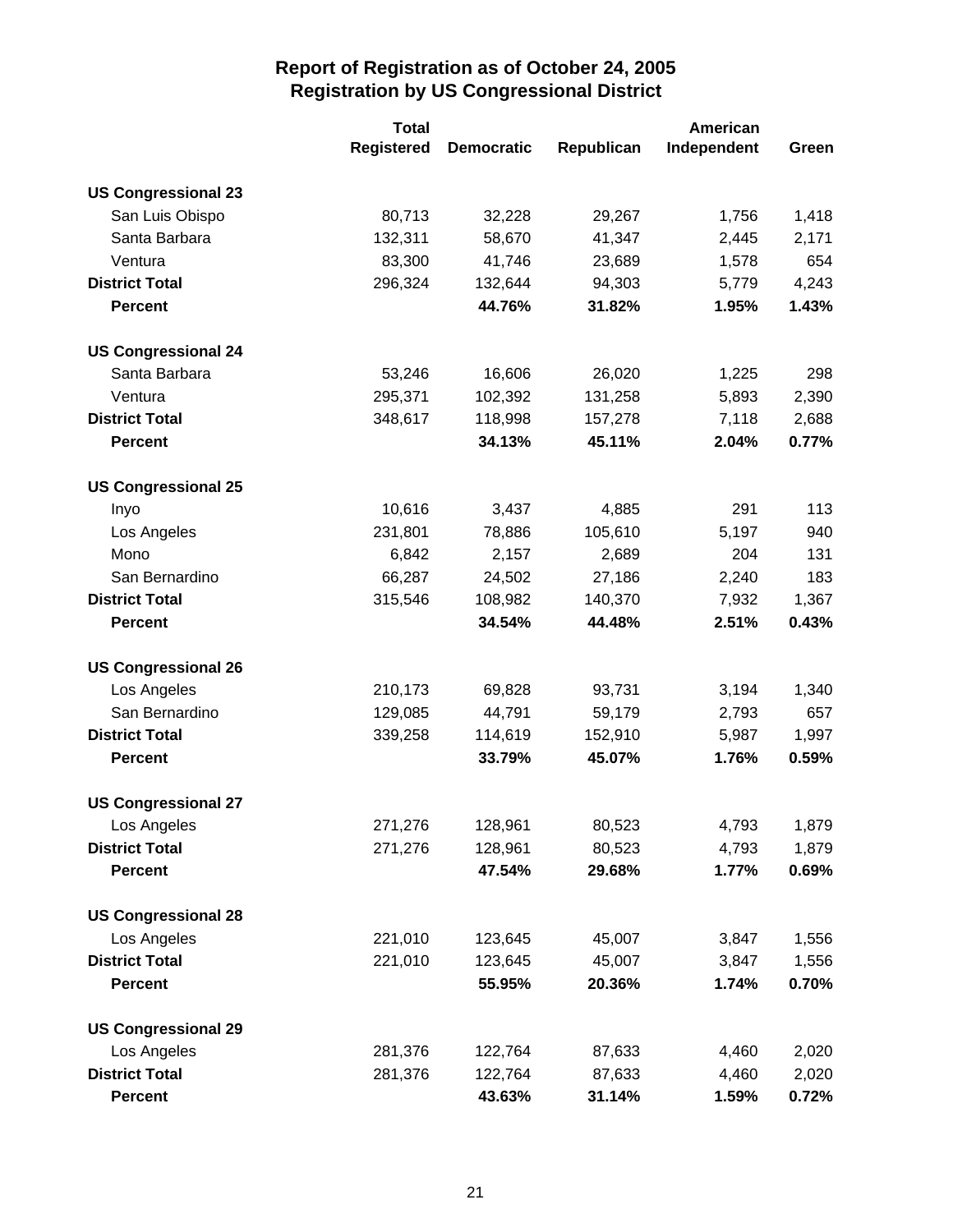|                            |             | <b>Natural</b><br>Peace and | <b>Declined to</b> |                      |              |
|----------------------------|-------------|-----------------------------|--------------------|----------------------|--------------|
|                            | Libertarian | Law                         | Freedom            | <b>Miscellaneous</b> | <b>State</b> |
| <b>US Congressional 23</b> |             |                             |                    |                      |              |
| San Luis Obispo            | 566         | 84                          | 151                | 1,018                | 14,225       |
| Santa Barbara              | 804         | 126                         | 227                | 1,426                | 25,095       |
| Ventura                    | 377         | 118                         | 270                | 681                  | 14,187       |
| <b>District Total</b>      | 1,747       | 328                         | 648                | 3,125                | 53,507       |
| <b>Percent</b>             | 0.59%       | 0.11%                       | 0.22%              | 1.05%                | 18.06%       |
| <b>US Congressional 24</b> |             |                             |                    |                      |              |
| Santa Barbara              | 257         | 27                          | 78                 | 517                  | 8,218        |
| Ventura                    | 1,653       | 277                         | 512                | 2,639                | 48,357       |
| <b>District Total</b>      | 1,910       | 304                         | 590                | 3,156                | 56,575       |
| <b>Percent</b>             | 0.55%       | 0.09%                       | 0.17%              | 0.91%                | 16.23%       |
| <b>US Congressional 25</b> |             |                             |                    |                      |              |
| Inyo                       | 68          | 6                           | 28                 | 69                   | 1,719        |
| Los Angeles                | 1,208       | 264                         | 504                | 1,502                | 37,690       |
| Mono                       | 69          | 4                           | 16                 | 1                    | 1,571        |
| San Bernardino             | 363         | 59                          | 197                | 375                  | 11,182       |
| <b>District Total</b>      | 1,708       | 333                         | 745                | 1,947                | 52,162       |
| <b>Percent</b>             | 0.54%       | 0.11%                       | 0.24%              | 0.62%                | 16.53%       |
| <b>US Congressional 26</b> |             |                             |                    |                      |              |
| Los Angeles                | 997         | 182                         | 703                | 1,323                | 38,875       |
| San Bernardino             | 603         | 119                         | 386                | 584                  | 19,973       |
| <b>District Total</b>      | 1,600       | 301                         | 1,089              | 1,907                | 58,848       |
| <b>Percent</b>             | 0.47%       | 0.09%                       | 0.32%              | 0.56%                | 17.35%       |
| <b>US Congressional 27</b> |             |                             |                    |                      |              |
| Los Angeles                | 1,539       | 340                         | 1,193              | 2,090                | 49,958       |
| <b>District Total</b>      | 1,539       | 340                         | 1,193              | 2,090                | 49,958       |
| <b>Percent</b>             | 0.57%       | 0.13%                       | 0.44%              | 0.77%                | 18.42%       |
| <b>US Congressional 28</b> |             |                             |                    |                      |              |
| Los Angeles                | 1,197       | 354                         | 1,083              | 1,629                | 42,692       |
| <b>District Total</b>      | 1,197       | 354                         | 1,083              | 1,629                | 42,692       |
| <b>Percent</b>             | 0.54%       | 0.16%                       | 0.49%              | 0.74%                | 19.32%       |
| <b>US Congressional 29</b> |             |                             |                    |                      |              |
| Los Angeles                | 1,329       | 352                         | 1,393              | 1,921                | 59,504       |
| <b>District Total</b>      | 1,329       | 352                         | 1,393              | 1,921                | 59,504       |
| <b>Percent</b>             | 0.47%       | 0.13%                       | 0.50%              | 0.68%                | 21.15%       |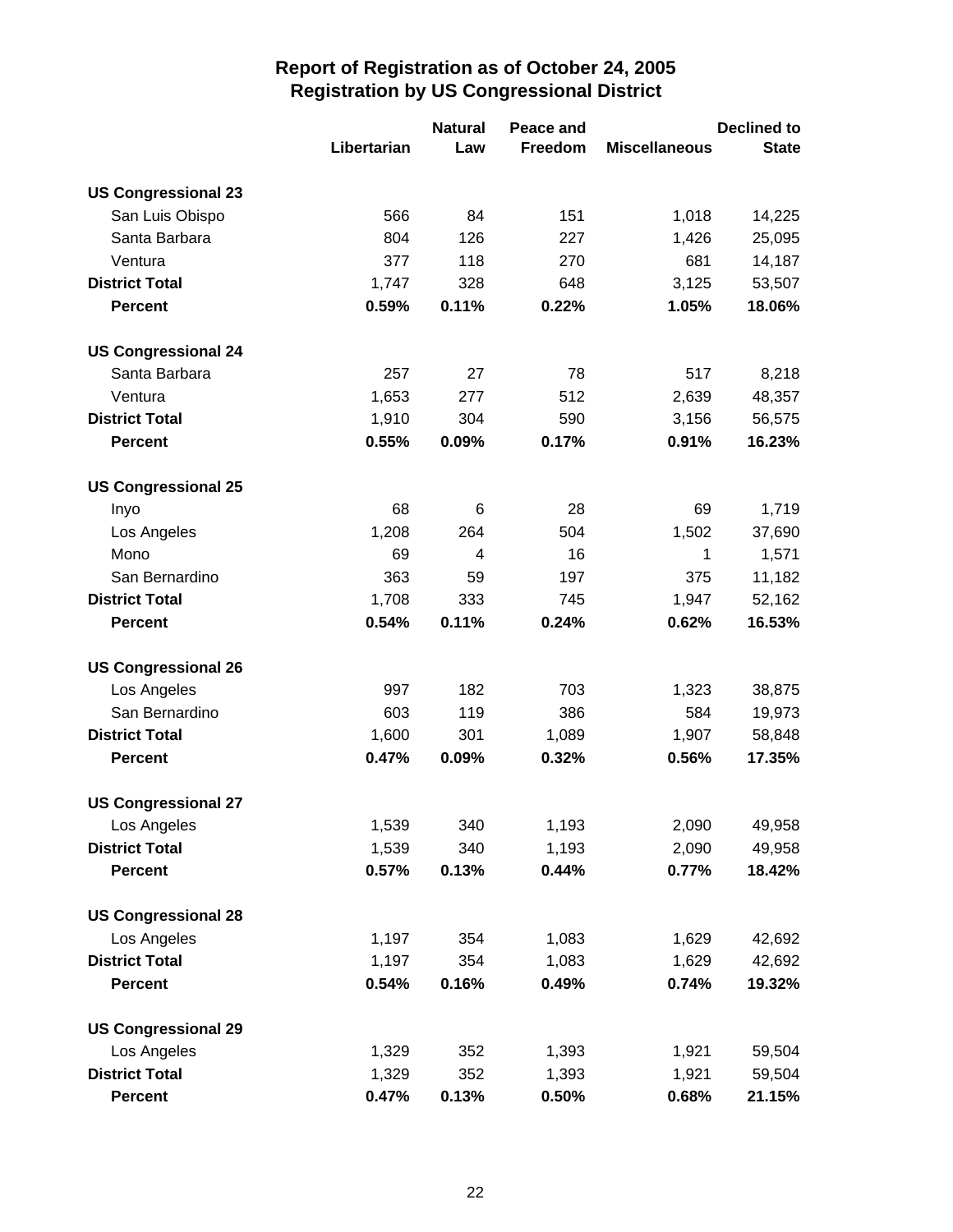|                            | <b>Total</b>      | American          |            |             |       |
|----------------------------|-------------------|-------------------|------------|-------------|-------|
|                            | <b>Registered</b> | <b>Democratic</b> | Republican | Independent | Green |
| <b>US Congressional 30</b> |                   |                   |            |             |       |
| Los Angeles                | 390,865           | 195,853           | 99,439     | 5,871       | 3,739 |
| <b>District Total</b>      | 390,865           | 195,853           | 99,439     | 5,871       | 3,739 |
| <b>Percent</b>             |                   | 50.11%            | 25.44%     | 1.50%       | 0.96% |
| <b>US Congressional 31</b> |                   |                   |            |             |       |
| Los Angeles                | 162,419           | 95,332            | 25,549     | 2,430       | 1,964 |
| <b>District Total</b>      | 162,419           | 95,332            | 25,549     | 2,430       | 1,964 |
| <b>Percent</b>             |                   | 58.70%            | 15.73%     | 1.50%       | 1.21% |
| <b>US Congressional 32</b> |                   |                   |            |             |       |
| Los Angeles                | 212,155           | 108,796           | 55,040     | 3,554       | 846   |
| <b>District Total</b>      | 212,155           | 108,796           | 55,040     | 3,554       | 846   |
| <b>Percent</b>             |                   | 51.28%            | 25.94%     | 1.68%       | 0.40% |
| <b>US Congressional 33</b> |                   |                   |            |             |       |
| Los Angeles                | 266,399           | 174,540           | 30,891     | 3,875       | 2,367 |
| <b>District Total</b>      | 266,399           | 174,540           | 30,891     | 3,875       | 2,367 |
| <b>Percent</b>             |                   | 65.52%            | 11.60%     | 1.45%       | 0.89% |
| <b>US Congressional 34</b> |                   |                   |            |             |       |
| Los Angeles                | 166,552           | 96,837            | 33,518     | 2,646       | 750   |
| <b>District Total</b>      | 166,552           | 96,837            | 33,518     | 2,646       | 750   |
| <b>Percent</b>             |                   | 58.14%            | 20.12%     | 1.59%       | 0.45% |
| <b>US Congressional 35</b> |                   |                   |            |             |       |
| Los Angeles                | 223,927           | 149,354           | 30,962     | 3,573       | 910   |
| <b>District Total</b>      | 223,927           | 149,354           | 30,962     | 3,573       | 910   |
| <b>Percent</b>             |                   | 66.70%            | 13.83%     | 1.60%       | 0.41% |
| <b>US Congressional 36</b> |                   |                   |            |             |       |
| Los Angeles                | 314,888           | 137,986           | 99,767     | 5,232       | 2,790 |
| <b>District Total</b>      | 314,888           | 137,986           | 99,767     | 5,232       | 2,790 |
| <b>Percent</b>             |                   | 43.82%            | 31.68%     | 1.66%       | 0.89% |
| <b>US Congressional 37</b> |                   |                   |            |             |       |
| Los Angeles                | 239,193           | 143,794           | 44,401     | 4,134       | 1,549 |
| <b>District Total</b>      | 239,193           | 143,794           | 44,401     | 4,134       | 1,549 |
| <b>Percent</b>             |                   | 60.12%            | 18.56%     | 1.73%       | 0.65% |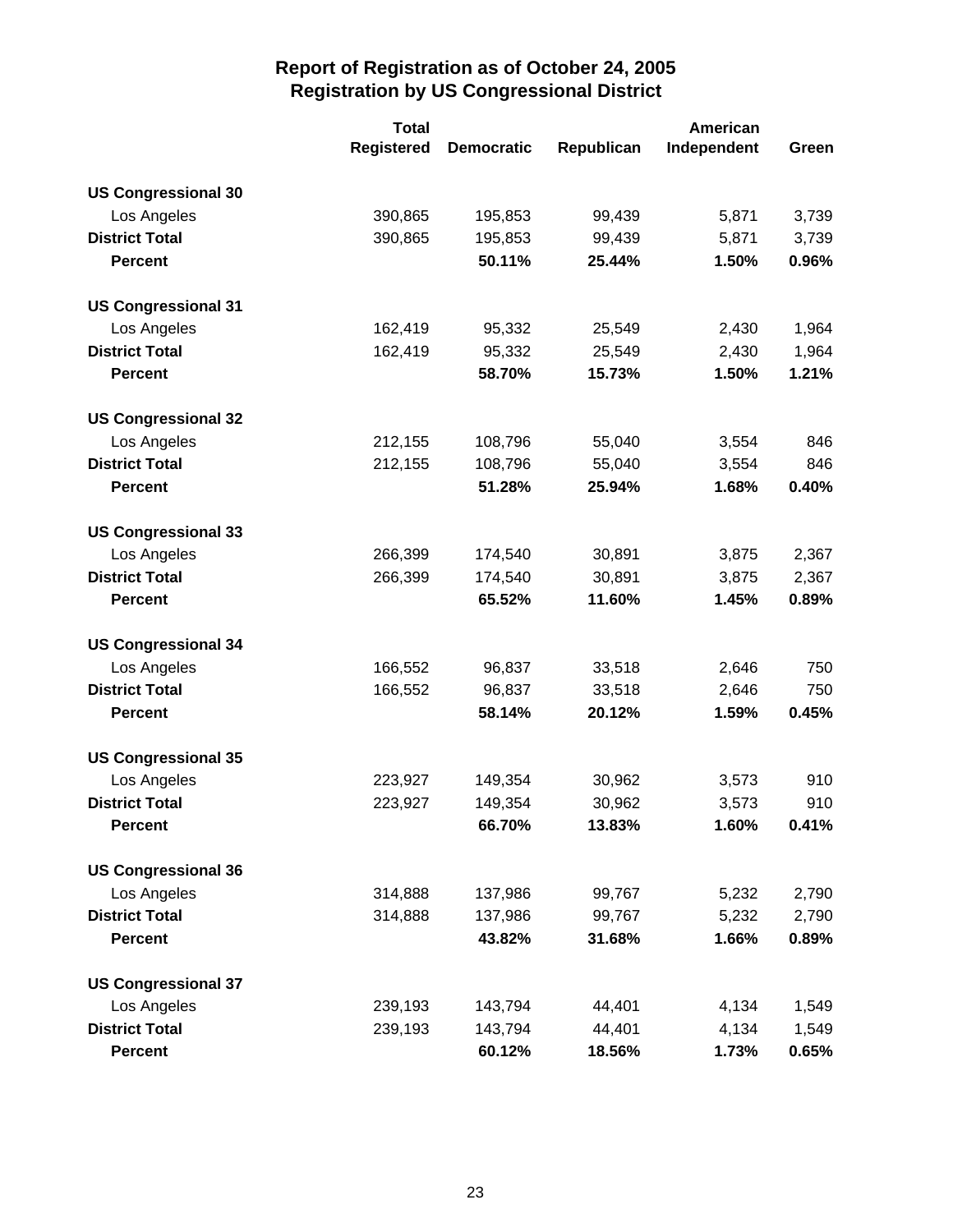|                            |             | <b>Natural</b> | Peace and | <b>Declined to</b>   |              |  |
|----------------------------|-------------|----------------|-----------|----------------------|--------------|--|
|                            | Libertarian | Law            | Freedom   | <b>Miscellaneous</b> | <b>State</b> |  |
| <b>US Congressional 30</b> |             |                |           |                      |              |  |
| Los Angeles                | 2,137       | 388            | 1,055     | 3,294                | 79,089       |  |
| <b>District Total</b>      | 2,137       | 388            | 1,055     | 3,294                | 79,089       |  |
| <b>Percent</b>             | 0.55%       | 0.10%          | 0.27%     | 0.84%                | 20.23%       |  |
| <b>US Congressional 31</b> |             |                |           |                      |              |  |
| Los Angeles                | 728         | 370            | 1,619     | 1,017                | 33,410       |  |
| <b>District Total</b>      | 728         | 370            | 1,619     | 1,017                | 33,410       |  |
| <b>Percent</b>             | 0.45%       | 0.23%          | 1.00%     | 0.63%                | 20.57%       |  |
| <b>US Congressional 32</b> |             |                |           |                      |              |  |
| Los Angeles                | 773         | 330            | 1,954     | 1,008                | 39,854       |  |
| <b>District Total</b>      | 773         | 330            | 1,954     | 1,008                | 39,854       |  |
| <b>Percent</b>             | 0.36%       | 0.16%          | 0.92%     | 0.48%                | 18.79%       |  |
| <b>US Congressional 33</b> |             |                |           |                      |              |  |
| Los Angeles                | 1,190       | 872            | 1,633     | 1,890                | 49,141       |  |
| <b>District Total</b>      | 1,190       | 872            | 1,633     | 1,890                | 49,141       |  |
| <b>Percent</b>             | 0.45%       | 0.33%          | 0.61%     | 0.71%                | 18.45%       |  |
| <b>US Congressional 34</b> |             |                |           |                      |              |  |
| Los Angeles                | 644         | 367            | 2,395     | 720                  | 28,675       |  |
| <b>District Total</b>      | 644         | 367            | 2,395     | 720                  | 28,675       |  |
| <b>Percent</b>             | 0.39%       | 0.22%          | 1.44%     | 0.43%                | 17.22%       |  |
| <b>US Congressional 35</b> |             |                |           |                      |              |  |
| Los Angeles                | 691         | 1,581          | 1,782     | 1,122                | 33,952       |  |
| <b>District Total</b>      | 691         | 1,581          | 1,782     | 1,122                | 33,952       |  |
| Percent                    | 0.31%       | 0.71%          | 0.80%     | 0.50%                | 15.16%       |  |
| <b>US Congressional 36</b> |             |                |           |                      |              |  |
| Los Angeles                | 1,922       | 457            | 1,432     | 2,492                | 62,810       |  |
| <b>District Total</b>      | 1,922       | 457            | 1,432     | 2,492                | 62,810       |  |
| <b>Percent</b>             | 0.61%       | 0.15%          | 0.45%     | 0.79%                | 19.95%       |  |
| <b>US Congressional 37</b> |             |                |           |                      |              |  |
| Los Angeles                | 1,029       | 1,228          | 2,172     | 1,169                | 39,717       |  |
| <b>District Total</b>      | 1,029       | 1,228          | 2,172     | 1,169                | 39,717       |  |
| <b>Percent</b>             | 0.43%       | 0.51%          | 0.91%     | 0.49%                | 16.60%       |  |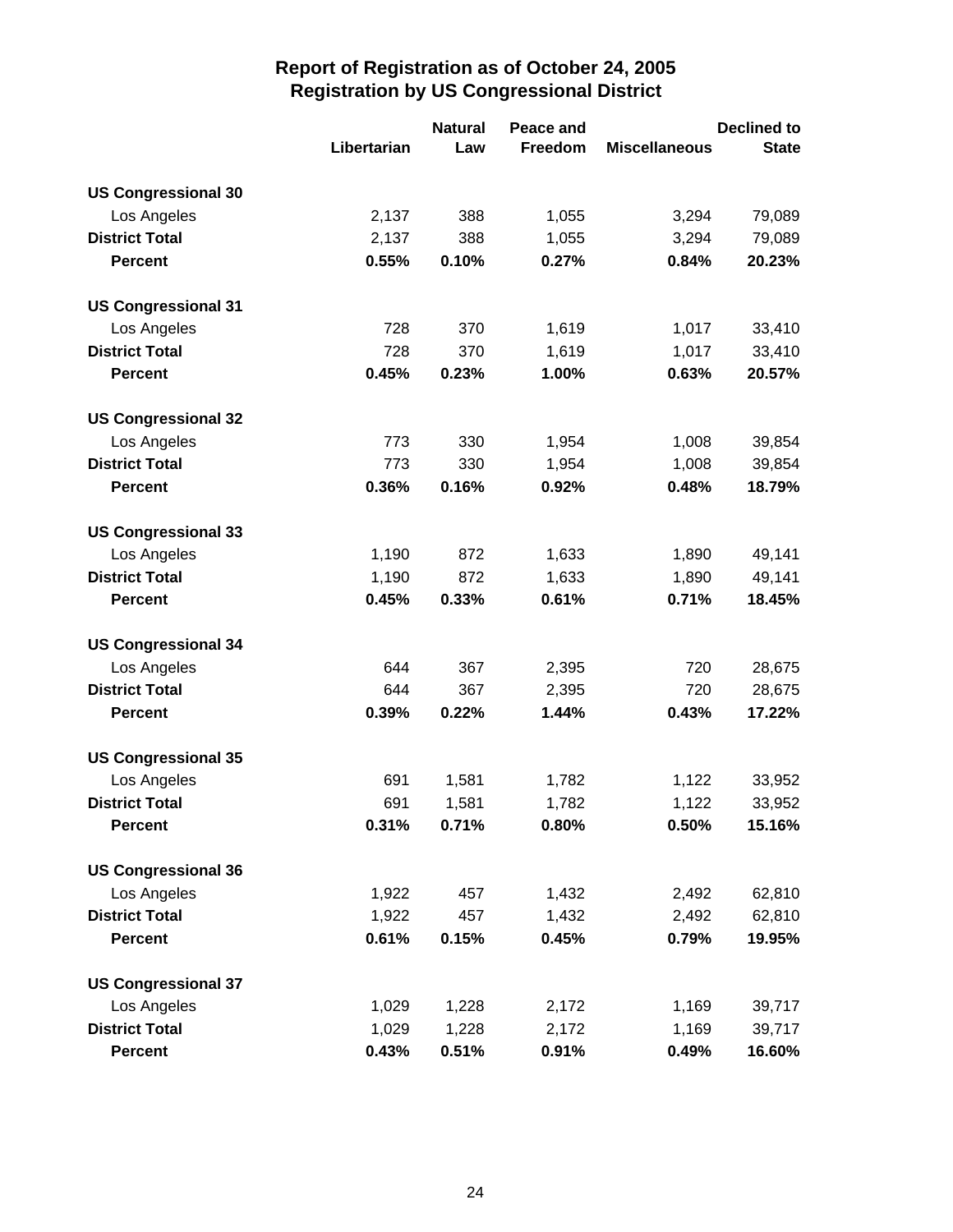|                            | <b>Total</b>      |                   | American   |             |       |
|----------------------------|-------------------|-------------------|------------|-------------|-------|
|                            | <b>Registered</b> | <b>Democratic</b> | Republican | Independent | Green |
| <b>US Congressional 38</b> |                   |                   |            |             |       |
| Los Angeles                | 217,853           | 123,477           | 50,184     | 3,404       | 824   |
| <b>District Total</b>      | 217,853           | 123,477           | 50,184     | 3,404       | 824   |
| <b>Percent</b>             |                   | 56.68%            | 23.04%     | 1.56%       | 0.38% |
| <b>US Congressional 39</b> |                   |                   |            |             |       |
| Los Angeles                | 230,316           | 117,892           | 65,427     | 3,719       | 874   |
| <b>District Total</b>      | 230,316           | 117,892           | 65,427     | 3,719       | 874   |
| <b>Percent</b>             |                   | 51.19%            | 28.41%     | 1.61%       | 0.38% |
| <b>US Congressional 40</b> |                   |                   |            |             |       |
| Orange                     | 321,379           | 103,246           | 150,509    | 6,393       | 1,690 |
| <b>District Total</b>      | 321,379           | 103,246           | 150,509    | 6,393       | 1,690 |
| <b>Percent</b>             |                   | 32.13%            | 46.83%     | 1.99%       | 0.53% |
| <b>US Congressional 41</b> |                   |                   |            |             |       |
| Riverside                  | 62,368            | 21,153            | 30,267     | 1,596       | 220   |
| San Bernardino             | 270,178           | 85,918            | 131,383    | 7,446       | 1,279 |
| <b>District Total</b>      | 332,546           | 107,071           | 161,650    | 9,042       | 1,499 |
| <b>Percent</b>             |                   | 32.20%            | 48.61%     | 2.72%       | 0.45% |
| <b>US Congressional 42</b> |                   |                   |            |             |       |
| Los Angeles                | 62,471            | 21,168            | 25,562     | 966         | 244   |
| Orange                     | 222,948           | 57,655            | 121,263    | 4,293       | 911   |
| San Bernardino             | 63,425            | 22,354            | 28,297     | 1,217       | 197   |
| <b>District Total</b>      | 348,844           | 101,177           | 175,122    | 6,476       | 1,352 |
| <b>Percent</b>             |                   | 29.00%            | 50.20%     | 1.86%       | 0.39% |
| <b>US Congressional 43</b> |                   |                   |            |             |       |
| San Bernardino             | 224,641           | 109,300           | 74,463     | 4,725       | 720   |
| <b>District Total</b>      | 224,641           | 109,300           | 74,463     | 4,725       | 720   |
| <b>Percent</b>             |                   | 48.66%            | 33.15%     | 2.10%       | 0.32% |
| <b>US Congressional 44</b> |                   |                   |            |             |       |
| Orange                     | 69,489            | 14,945            | 39,907     | 1,454       | 393   |
| Riverside                  | 255,011           | 89,311            | 114,561    | 5,499       | 1,209 |
| <b>District Total</b>      | 324,500           | 104,256           | 154,468    | 6,953       | 1,602 |
| <b>Percent</b>             |                   | 32.13%            | 47.60%     | 2.14%       | 0.49% |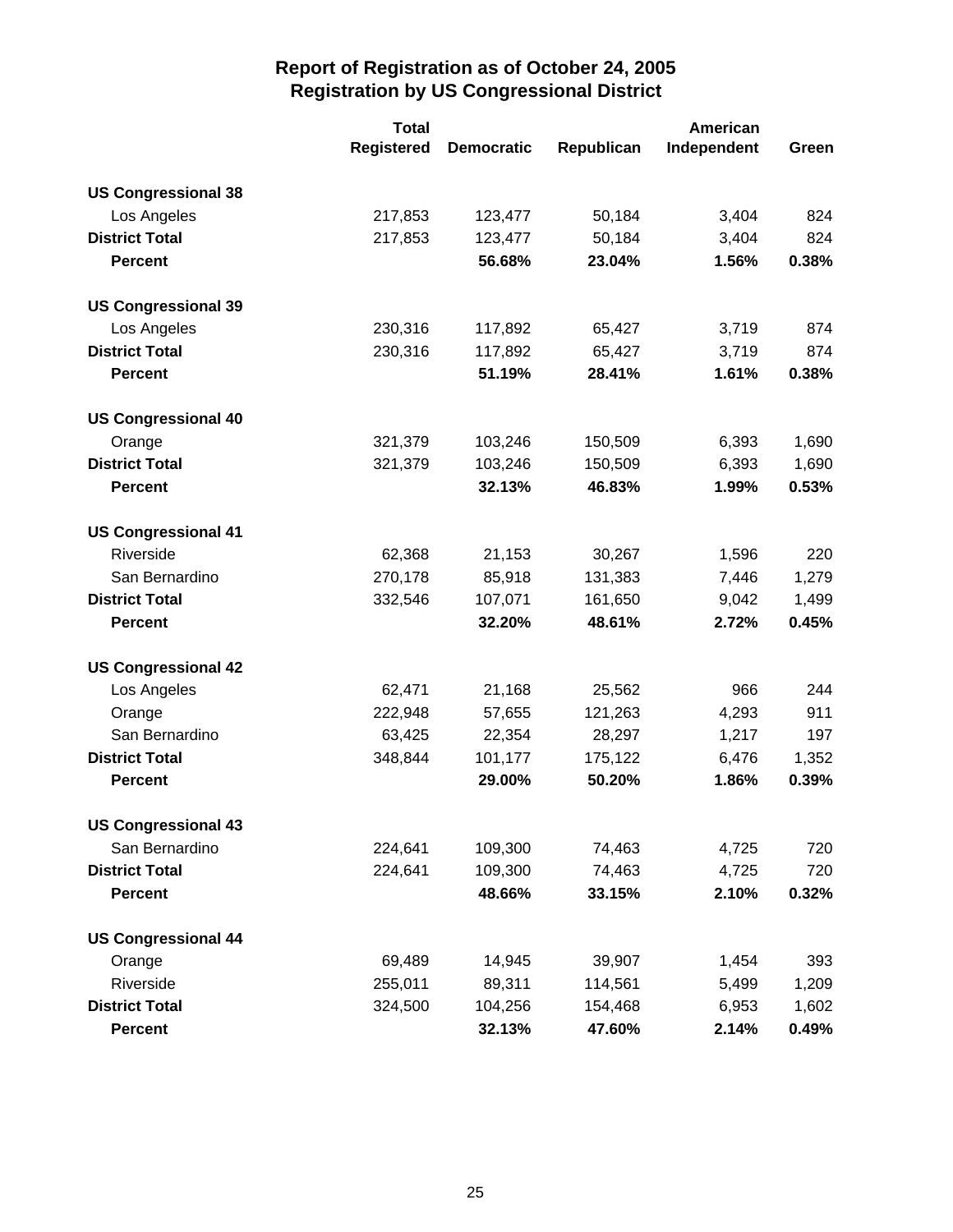|                            |             | <b>Natural</b> | Peace and |                      | <b>Declined to</b> |
|----------------------------|-------------|----------------|-----------|----------------------|--------------------|
|                            | Libertarian | Law            | Freedom   | <b>Miscellaneous</b> | <b>State</b>       |
| <b>US Congressional 38</b> |             |                |           |                      |                    |
| Los Angeles                | 672         | 348            | 2,332     | 953                  | 35,659             |
| <b>District Total</b>      | 672         | 348            | 2,332     | 953                  | 35,659             |
| <b>Percent</b>             | 0.31%       | 0.16%          | 1.07%     | 0.44%                | 16.37%             |
| <b>US Congressional 39</b> |             |                |           |                      |                    |
| Los Angeles                | 888         | 542            | 2,009     | 1,084                | 37,881             |
| <b>District Total</b>      | 888         | 542            | 2,009     | 1,084                | 37,881             |
| <b>Percent</b>             | 0.39%       | 0.24%          | 0.87%     | 0.47%                | 16.45%             |
| <b>US Congressional 40</b> |             |                |           |                      |                    |
| Orange                     | 2,148       | 483            | 1,081     | 1,203                | 54,626             |
| <b>District Total</b>      | 2,148       | 483            | 1,081     | 1,203                | 54,626             |
| <b>Percent</b>             | 0.67%       | 0.15%          | 0.34%     | 0.37%                | 17.00%             |
| <b>US Congressional 41</b> |             |                |           |                      |                    |
| Riverside                  | 291         | 57             | 125       | 372                  | 8,287              |
| San Bernardino             | 1,555       | 283            | 755       | 1,555                | 40,004             |
| <b>District Total</b>      | 1,846       | 340            | 880       | 1,927                | 48,291             |
| <b>Percent</b>             | 0.56%       | 0.10%          | 0.26%     | 0.58%                | 14.52%             |
| <b>US Congressional 42</b> |             |                |           |                      |                    |
| Los Angeles                | 216         | 69             | 264       | 335                  | 13,647             |
| Orange                     | 1,223       | 263            | 412       | 747                  | 36,181             |
| San Bernardino             | 275         | 132            | 170       | 293                  | 10,490             |
| <b>District Total</b>      | 1,714       | 464            | 846       | 1,375                | 60,318             |
| <b>Percent</b>             | 0.49%       | 0.13%          | 0.24%     | 0.39%                | 17.29%             |
| <b>US Congressional 43</b> |             |                |           |                      |                    |
| San Bernardino             | 799         | 320            | 1,199     | 1,093                | 32,022             |
| <b>District Total</b>      | 799         | 320            | 1,199     | 1,093                | 32,022             |
| <b>Percent</b>             | 0.36%       | 0.14%          | 0.53%     | 0.49%                | 14.25%             |
| <b>US Congressional 44</b> |             |                |           |                      |                    |
| Orange                     | 497         | 94             | 106       | 266                  | 11,827             |
| Riverside                  | 1,386       | 413            | 1,055     | 1,476                | 40,101             |
| <b>District Total</b>      | 1,883       | 507            | 1,161     | 1,742                | 51,928             |
| <b>Percent</b>             | 0.58%       | 0.16%          | 0.36%     | 0.54%                | 16.00%             |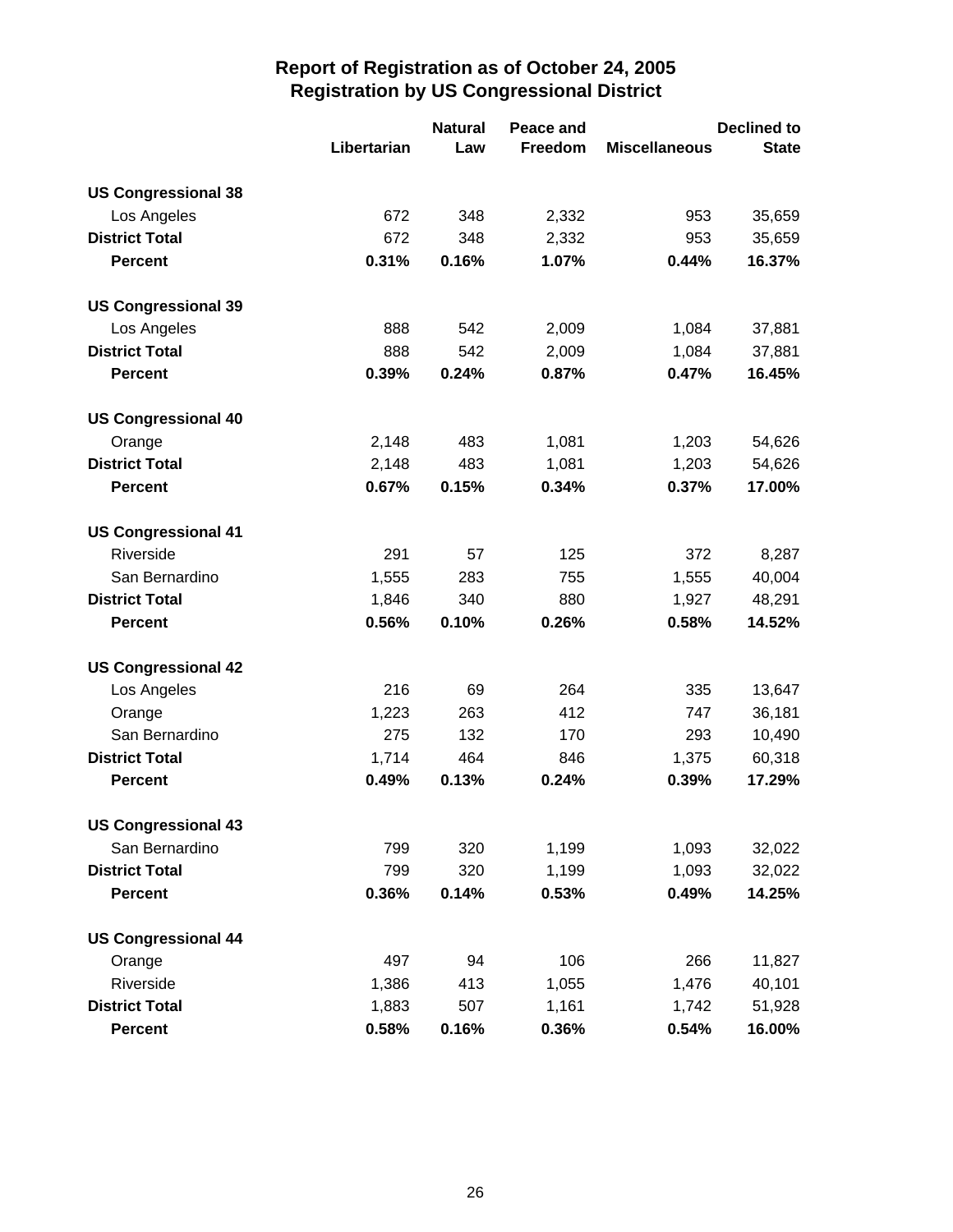|                            | <b>Total</b>      |                   |            | American    |       |  |
|----------------------------|-------------------|-------------------|------------|-------------|-------|--|
|                            | <b>Registered</b> | <b>Democratic</b> | Republican | Independent | Green |  |
| <b>US Congressional 45</b> |                   |                   |            |             |       |  |
| Riverside                  | 332,280           | 119,496           | 153,843    | 7,015       | 1,045 |  |
| <b>District Total</b>      | 332,280           | 119,496           | 153,843    | 7,015       | 1,045 |  |
| <b>Percent</b>             |                   | 35.96%            | 46.30%     | 2.11%       | 0.31% |  |
| <b>US Congressional 46</b> |                   |                   |            |             |       |  |
| Los Angeles                | 106,526           | 37,289            | 48,424     | 1,594       | 773   |  |
| Orange                     | 283,124           | 82,084            | 135,468    | 6,024       | 2,073 |  |
| <b>District Total</b>      | 389,650           | 119,373           | 183,892    | 7,618       | 2,846 |  |
| <b>Percent</b>             |                   | 30.64%            | 47.19%     | 1.96%       | 0.73% |  |
| <b>US Congressional 47</b> |                   |                   |            |             |       |  |
| Orange                     | 189,676           | 79,911            | 69,282     | 3,459       | 805   |  |
| <b>District Total</b>      | 189,676           | 79,911            | 69,282     | 3,459       | 805   |  |
| <b>Percent</b>             |                   | 42.13%            | 36.53%     | 1.82%       | 0.42% |  |
| <b>US Congressional 48</b> |                   |                   |            |             |       |  |
| Orange                     | 404,393           | 109,616           | 202,449    | 7,721       | 2,371 |  |
| <b>District Total</b>      | 404,393           | 109,616           | 202,449    | 7,721       | 2,371 |  |
| <b>Percent</b>             |                   | 27.11%            | 50.06%     | 1.91%       | 0.59% |  |
| <b>US Congressional 49</b> |                   |                   |            |             |       |  |
| Riverside                  | 127,303           | 37,645            | 62,834     | 2,971       | 457   |  |
| San Diego                  | 173,805           | 47,850            | 84,279     | 4,352       | 994   |  |
| <b>District Total</b>      | 301,108           | 85,495            | 147,113    | 7,323       | 1,451 |  |
| <b>Percent</b>             |                   | 28.39%            | 48.86%     | 2.43%       | 0.48% |  |
| <b>US Congressional 50</b> |                   |                   |            |             |       |  |
| San Diego                  | 359,768           | 106,980           | 159,846    | 7,746       | 2,439 |  |
| <b>District Total</b>      | 359,768           | 106,980           | 159,846    | 7,746       | 2,439 |  |
| <b>Percent</b>             |                   | 29.74%            | 44.43%     | 2.15%       | 0.68% |  |
| <b>US Congressional 51</b> |                   |                   |            |             |       |  |
| Imperial                   | 53,890            | 29,140            | 15,077     | 970         | 123   |  |
| San Diego                  | 207,589           | 94,850            | 64,431     | 3,737       | 773   |  |
| <b>District Total</b>      | 261,479           | 123,990           | 79,508     | 4,707       | 896   |  |
| <b>Percent</b>             |                   | 47.42%            | 30.41%     | 1.80%       | 0.34% |  |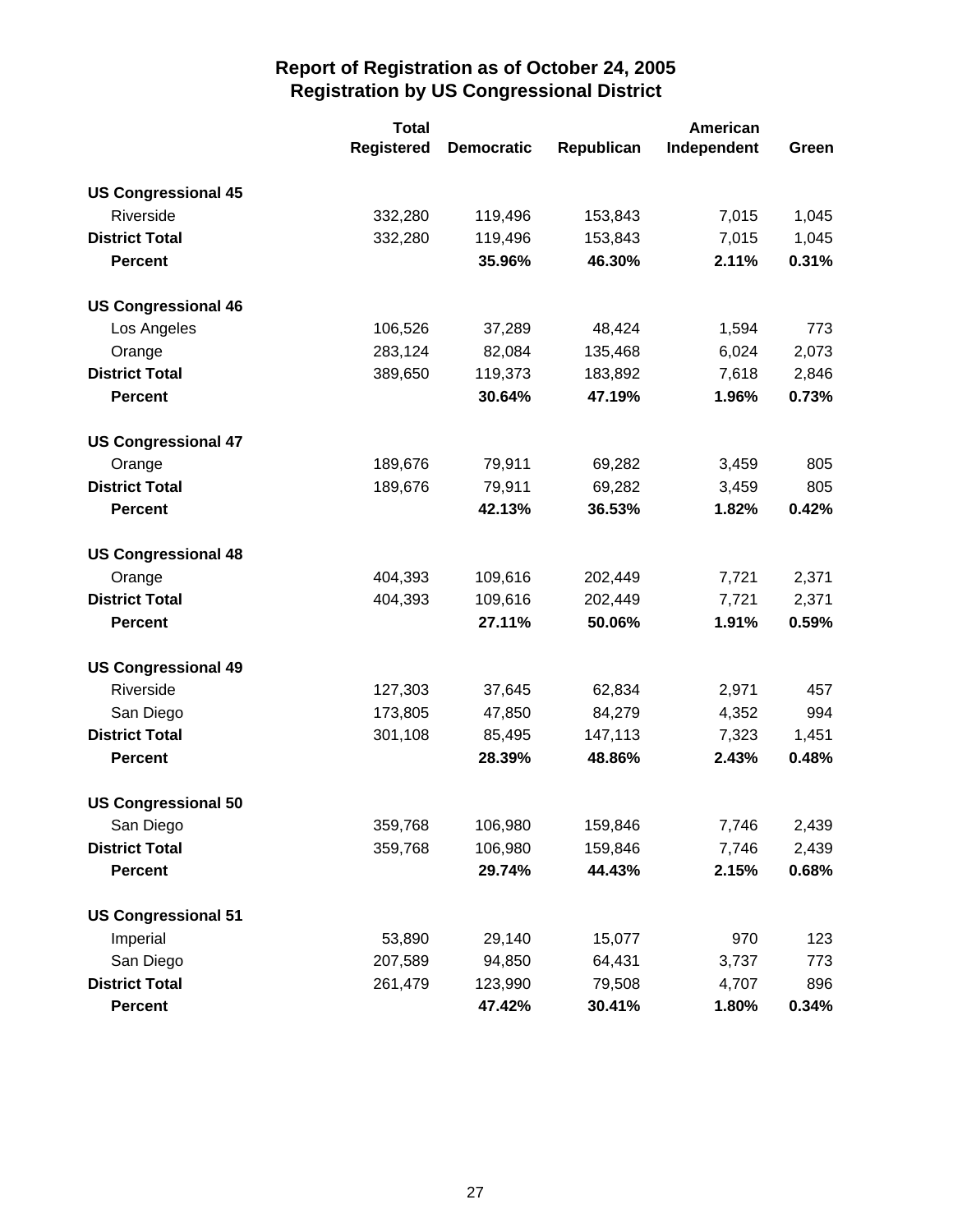|                            |             | <b>Natural</b> | Peace and |                      | <b>Declined to</b> |
|----------------------------|-------------|----------------|-----------|----------------------|--------------------|
|                            | Libertarian | Law            | Freedom   | <b>Miscellaneous</b> | <b>State</b>       |
| <b>US Congressional 45</b> |             |                |           |                      |                    |
| Riverside                  | 1,350       | 293            | 666       | 1,976                | 46,596             |
| <b>District Total</b>      | 1,350       | 293            | 666       | 1,976                | 46,596             |
| <b>Percent</b>             | 0.41%       | 0.09%          | 0.20%     | 0.59%                | 14.02%             |
| <b>US Congressional 46</b> |             |                |           |                      |                    |
| Los Angeles                | 593         | 89             | 248       | 718                  | 16,798             |
| Orange                     | 2,418       | 611            | 751       | 1,168                | 52,527             |
| <b>District Total</b>      | 3,011       | 700            | 999       | 1,886                | 69,325             |
| <b>Percent</b>             | 0.77%       | 0.18%          | 0.26%     | 0.48%                | 17.79%             |
| <b>US Congressional 47</b> |             |                |           |                      |                    |
| Orange                     | 1,108       | 361            | 860       | 667                  | 33,223             |
| <b>District Total</b>      | 1,108       | 361            | 860       | 667                  | 33,223             |
| <b>Percent</b>             | 0.58%       | 0.19%          | 0.45%     | 0.35%                | 17.52%             |
| <b>US Congressional 48</b> |             |                |           |                      |                    |
| Orange                     | 2,829       | 499            | 608       | 1,373                | 76,927             |
| <b>District Total</b>      | 2,829       | 499            | 608       | 1,373                | 76,927             |
| <b>Percent</b>             | 0.70%       | 0.12%          | 0.15%     | 0.34%                | 19.02%             |
| <b>US Congressional 49</b> |             |                |           |                      |                    |
| Riverside                  | 697         | 145            | 274       | 942                  | 21,338             |
| San Diego                  | 1,206       | 269            | 319       | 854                  | 33,682             |
| <b>District Total</b>      | 1,903       | 414            | 593       | 1,796                | 55,020             |
| <b>Percent</b>             | 0.63%       | 0.14%          | 0.20%     | 0.60%                | 18.27%             |
| <b>US Congressional 50</b> |             |                |           |                      |                    |
| San Diego                  | 2,281       | 703            | 555       | 1,853                | 77,365             |
| <b>District Total</b>      | 2,281       | 703            | 555       | 1,853                | 77,365             |
| <b>Percent</b>             | 0.63%       | 0.20%          | 0.15%     | 0.52%                | 21.50%             |
| <b>US Congressional 51</b> |             |                |           |                      |                    |
| Imperial                   | 175         | 65             | 217       | 230                  | 7,893              |
| San Diego                  | 801         | 1,346          | 652       | 803                  | 40,196             |
| <b>District Total</b>      | 976         | 1,411          | 869       | 1,033                | 48,089             |
| <b>Percent</b>             | 0.37%       | 0.54%          | 0.33%     | 0.40%                | 18.39%             |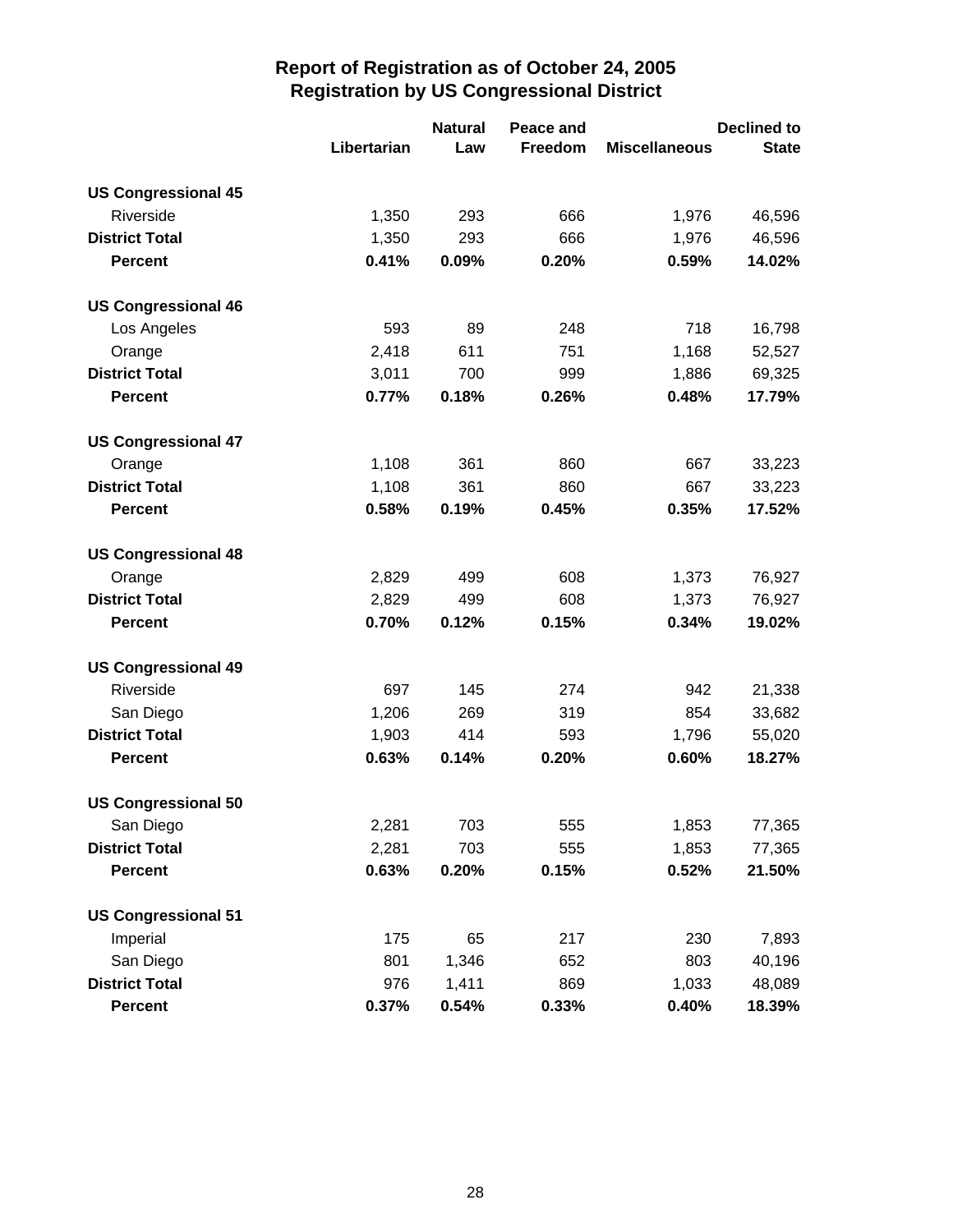|                                      | Total             |                   |            | American    |                  |
|--------------------------------------|-------------------|-------------------|------------|-------------|------------------|
|                                      | <b>Registered</b> | <b>Democratic</b> | Republican | Independent | Green            |
|                                      |                   |                   |            |             |                  |
| <b>US Congressional 52</b>           |                   |                   |            |             |                  |
| San Diego                            | 342,700           | 103,703           | 158,004    | 8,037       | 1,780            |
| <b>District Total</b>                | 342,700           | 103,703           | 158,004    | 8,037       | 1,780            |
| <b>Percent</b>                       |                   | 30.26%            | 46.11%     | 2.35%       | 0.52%            |
| <b>US Congressional 53</b>           |                   |                   |            |             |                  |
| San Diego                            | 299,651           | 124,071           | 87,179     | 6,906       | 3,824            |
| <b>District Total</b>                | 299,651           | 124,071           | 87,179     | 6,906       | 3,824            |
| <b>Percent</b>                       |                   | 41.41%            | 29.09%     | 2.30%       | 1.28%            |
|                                      |                   |                   |            |             |                  |
|                                      |                   | 42.70%            | 34.76%     | 1.96%       |                  |
| <b>State Total</b><br><b>Percent</b> | 15,891,482        | 6,785,188         | 5,524,609  | 312,050     | 146,865<br>0.92% |